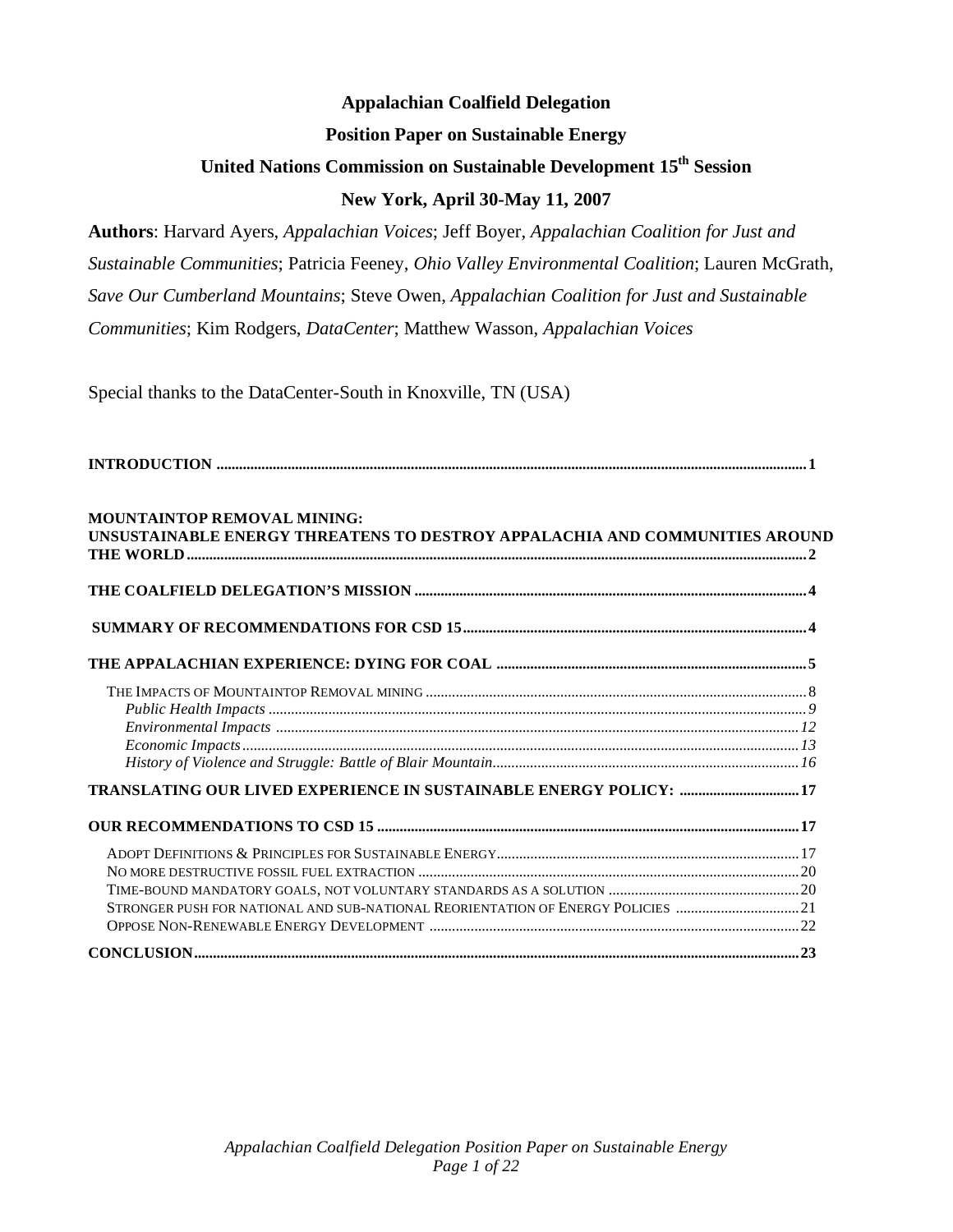### **Introduction**

The Coalfield Delegation has returned to the policy session of United Nations Commission on Sustainable Development 15 (UN CSD15) as a member of the NGO (non-governmental organization) major group. We are members of the CitNet (Citizens Network for Sustainable Development) delegation by way of the Appalachian Coalition for Just and Sustainable Communities.<sup>1</sup> The Coalition consists of the Appalachian region's major organizations working to stop the practice of MTR (Mountain Top Removal) mining. These groups are: Appalachian Voices, Clearfork Community Institute, Coal River Mountain Watch, Kentuckians for the Commonwealth, Ohio Valley Environmental Coalition, and Save Our Cumberland Mountains. A growing number of concerned citizens are joining this movement from throughout the United States in support of the Coalfield Delegation's effort to abolish mountaintop removal mining.

**Mountaintop Removal Mining:**<br>**Unsustainable energy threatens to destroy Appalachia and communities around the world** 



*Mountaintop removal mining up close* 

*Consider the story of Debra and Granville Burke. First the blasting above their house wrecked its foundation. Then the floods came. Four times, they wiped out the Burkes' garden, which the family depended on to get through the winter. Finally, on Christmas morning 2002, Debra Burke took her life. In a letter published in a local paper, her husband wrote: "She left eight letters describing how she loved us all but that our burdens were just getting too much to bear. She had begged for TECO to at least replace our garden, but they just turned their back on her. I look back now and think of all the things I wish I had done differently so that she might still be with us, but mostly I wish that TECO had never started mining above our home."* 

> *Appalachian Coalfield Delegation Position Paper on Sustainable Energy Page 2 of 22*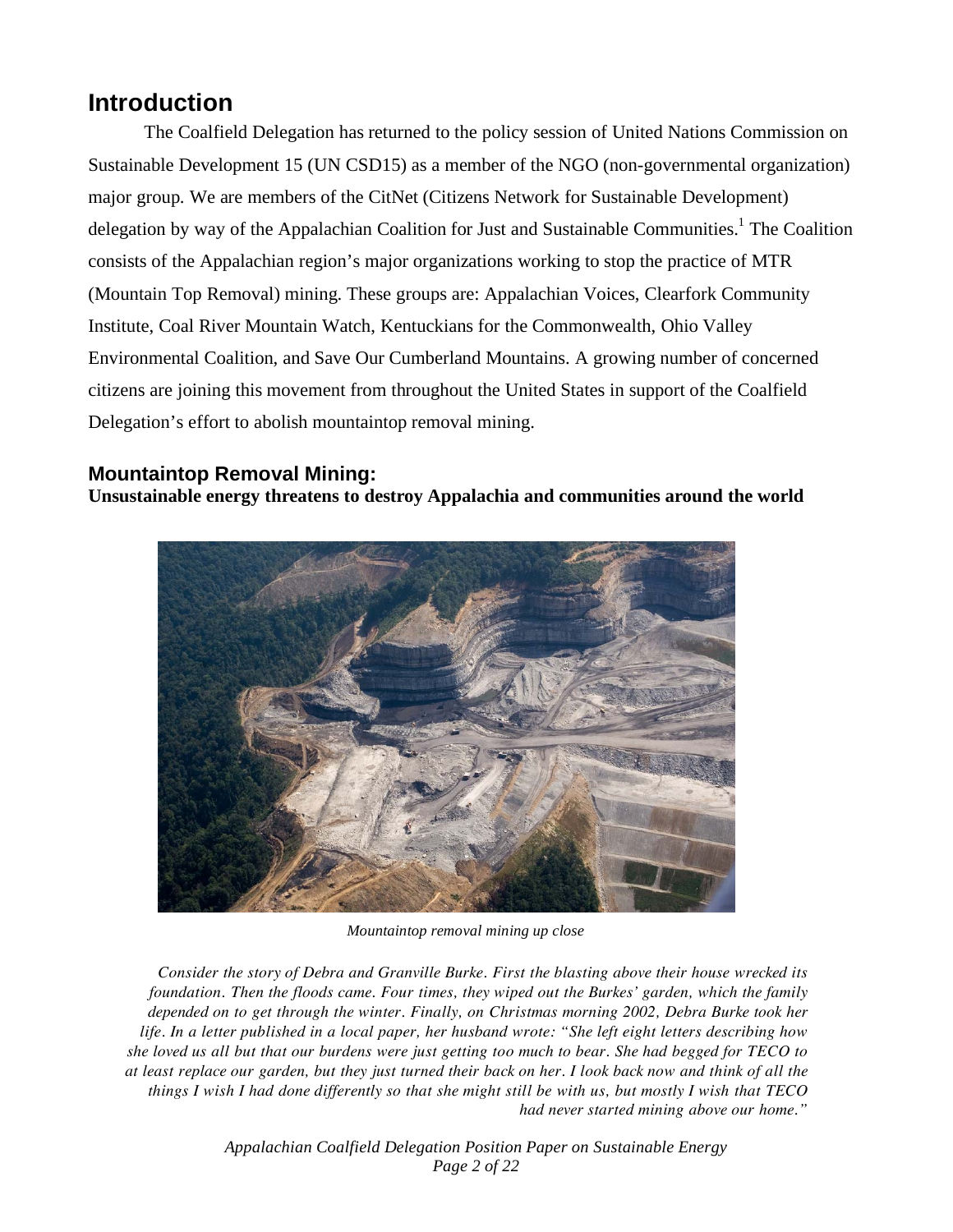An international problem requires an international solution. Therefore we seek to join forces with other community-based and civil society organizations to re-orient energy practices at every step specifically extraction. The objective of this position paper is to provide specific policy recommends to the CSD from those most directly impacted by fossil fuel extraction and the human rights violations committed by the coal industry. These violations are not unique to Appalachia, fossil fuel extraction destroys homelands around the globe, however, extraction of fossil fuels is absent from energy debate.

The citizens of Appalachia and fossil fuel extraction regions around the world possess a wealth of experiential knowledge, both qualitative and quantitative. However, regulatory frameworks, decision and policy-making processes of the United Nations are generally dominated by academic, government, business and "expert" perspectives and have largely failed to include the voices of citizens impacted by extraction within the debate on sustainable energy. The United Nations Commission on Sustainable Development must seek to internalize- at every step of the decision making process on sustainable energy - the voices of those who have paid the most significant price for a fossil fuel energy economy; their lived experiences are their expert credentials.

The "partnerships" approach that CSD has advocated since WSSD leave no room for diverse and subjugated perspectives on energy and other sustainability-related issues. For civil society, "partnerships" is a widely recognized code word for privatization whose only meaningful stakeholders are government and business. But there are other locations and sources of important knowledge.

In the past decade, mountaintop removal surface mining has devastated many Appalachian communities. The Appalachian Coalfield Delegation comes before this body to demand that any definition or implementation of sustainable energy oppose so called clean coal or alternative coal technologies. No matter how "cleanly" the coal is burned it still destroys homelands, watersheds, communities and even lives. We share our stories in the first section of this paper and directly through our participation in CSD 15.

To date, the coal mining has destroyed over three-hundred thousand acres of mountain terrain in the state of West Virginia alone, and buried over 1,200 miles of headwater source streams. Indeed, every day in West Virginia, nearly 4 million pounds of explosives are used by the coal industry, equaling that of thirty-two Hiroshima-force atomic bombs per year. As the industry reaps profits, vast acres of moonscape-like craters remain; land uninhabitable and unable to sustain any form of life.

The impacts do not stop at a mountain's edge. Schools, homes, and entire communities located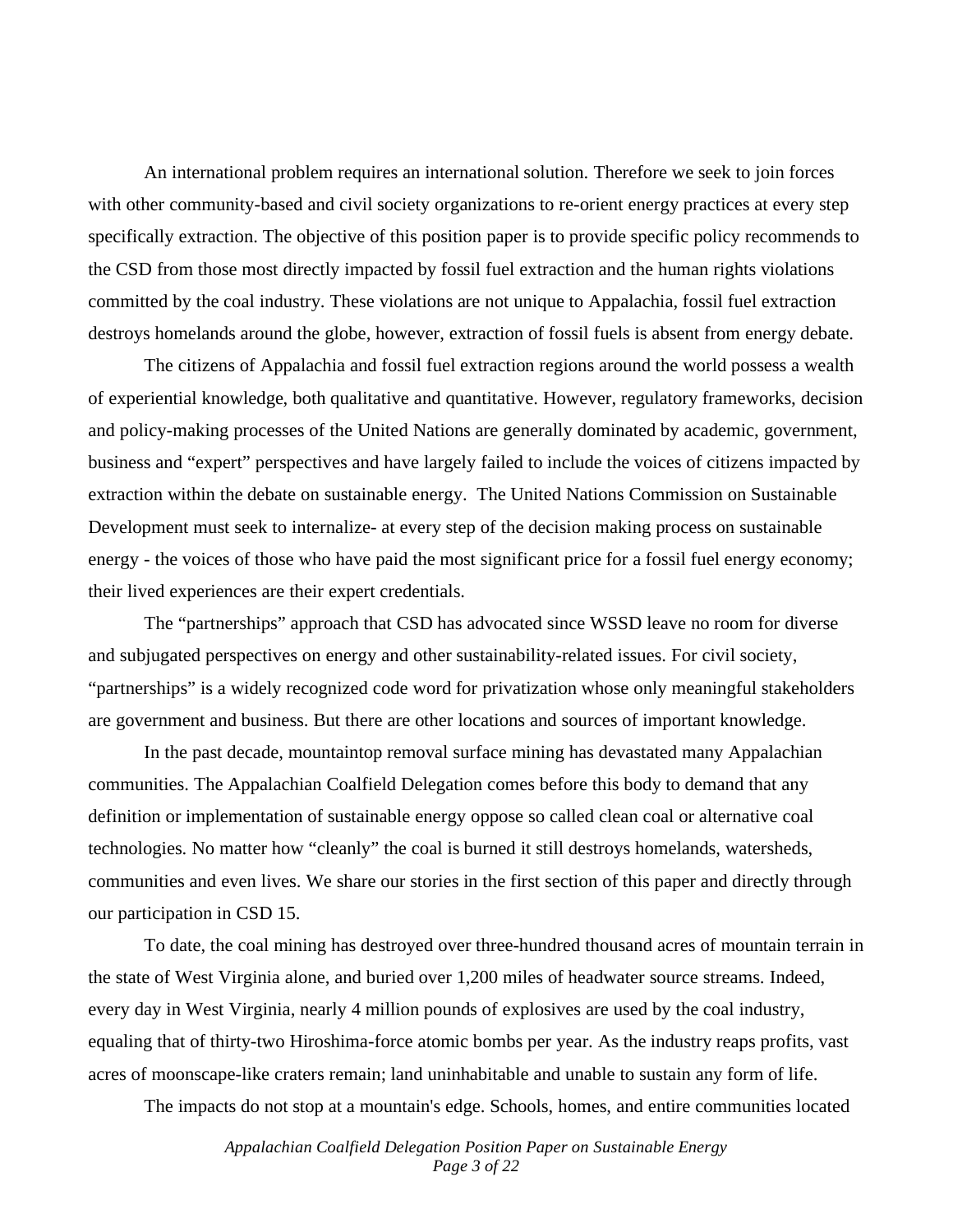near mountaintop removal and surface mined areas have become a sacrificial zone for a coal based energy economy.

Unfortunately this problem is not unique to Appalachia. Exploitative energy extraction threatens the livelihood, health and sustainability of communities around the world – from the Niger delta to the Ecuadorian rain forests to indigenous peoples in the Southwest United States. The Appalachian Coalfield Delegation stands in solidarity with the struggles of communities fighting energy injustice in the United States and the world.

## **The Coalfield Delegation's mission**

- 1. We seek to expose the true cost of coal on our communities and the human rights violations being committed by the fossil fuel industry locally and globally, with the purpose of stopping current abuse and preventing future harm.
- 2. We call upon the Commission to recommend an aggressive transition to energy conservation, energy efficiency, and just, renewable energy production. The CFD will work to ensure the UN-CSD recommends policies to prevent further human rights violations and allows for a renewable energy future and jobs.

### **Summary of Recommendations for CSD 15**

 Our lived experience and expertise forms the basis for our recommendations to the UN Commission on Sustainable Development. In the second part of this paper we elaborate on the specific recommendations that we believe will help put the United States and the world on the path to a more sustainable energy future. These recommendations include:

- **Oppose mountaintop removal and other similarly destructive extraction processes** Stop all forms of radical strip mining, such as Mountain Top Removal, and other destructive extraction process.
- **Adopt definitions for a common language of sustainable energy** UN CSD15 needs to clarify definitions of sustainable energy, particularly to exclude unsustainable extraction practices and to fully assess all potential impacts before adoption of new fossil-fuel based technologies.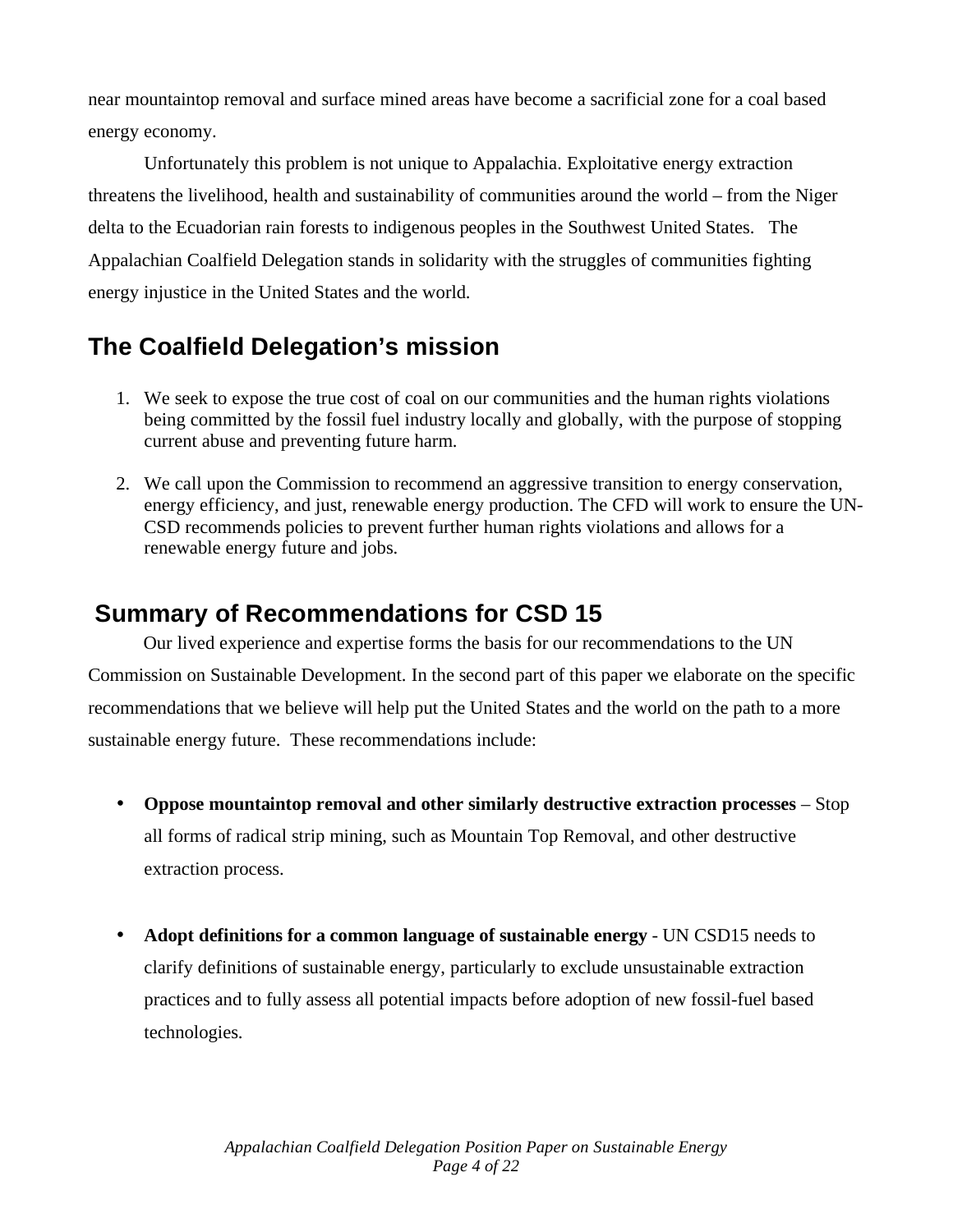- **Promote binding commitments rather than voluntary partnerships as a solution** Relying on "good business" has failed to halt the destruction of communities and has not adequately spurred development of renewable energy solutions.
- **Encourage rapid renewable energy development and conservation Utilize policies such as** implementation of renewable portfolio standards and removal of subsidies for fossil fuels*.*  These policies need to be consistently supported by the international finance institutions.
- **Oppose non-renewable energy development** such as so-called "clean coal" technologies that are used to justify continued dependence of fossil fuels, with the exception of technologies that reduce air pollution during the transition period to reliance on renewable energy sources.

### **The Appalachian Experience: Dying for coal**

 *"Nearly a thousand miles separate the coalfields of West Virginia from the city of New Orleans and Gulf Coast [ravaged by Hurricane Katrina in August 2005], yet they are a lot closer than that. The connection is carbon." David Orr.* 

 Recent Inter-governmental Panel on Climate Change reports highlight the narrowing window of time available for the world to act to mitigate the most catastrophic impacts of climate change. They warn that poor communities around the world and particularly in the global south will likely face the most severe impacts. Moreover, they reflect increasing international scientific consensus that human activity, particularly our burning of fossil fuel energy, has contributed if not driven recent and pending climate shifts.

 What these reports, and the discussion of climate change in general, fail to acknowledge is that the roots of climate change can be traced back to the widespread destructive impacts of fossil fuel extraction. The human and ecological communities that have had the misfortune to hold fossil fuels beneath their surface have long been ground zero for the extreme sacrifices we have been willing to make for fossil energy. If we had been paying attention, their destruction should have been the warning that fossil fuel energy is not sustainable energy. It is time to pay attention. Our thirst for energy and the holy grail of economic growth cannot come at the expense of the very systems that sustain us in the first place. Efforts to curb climate-changing emissions cannot be de-linked from the impacts that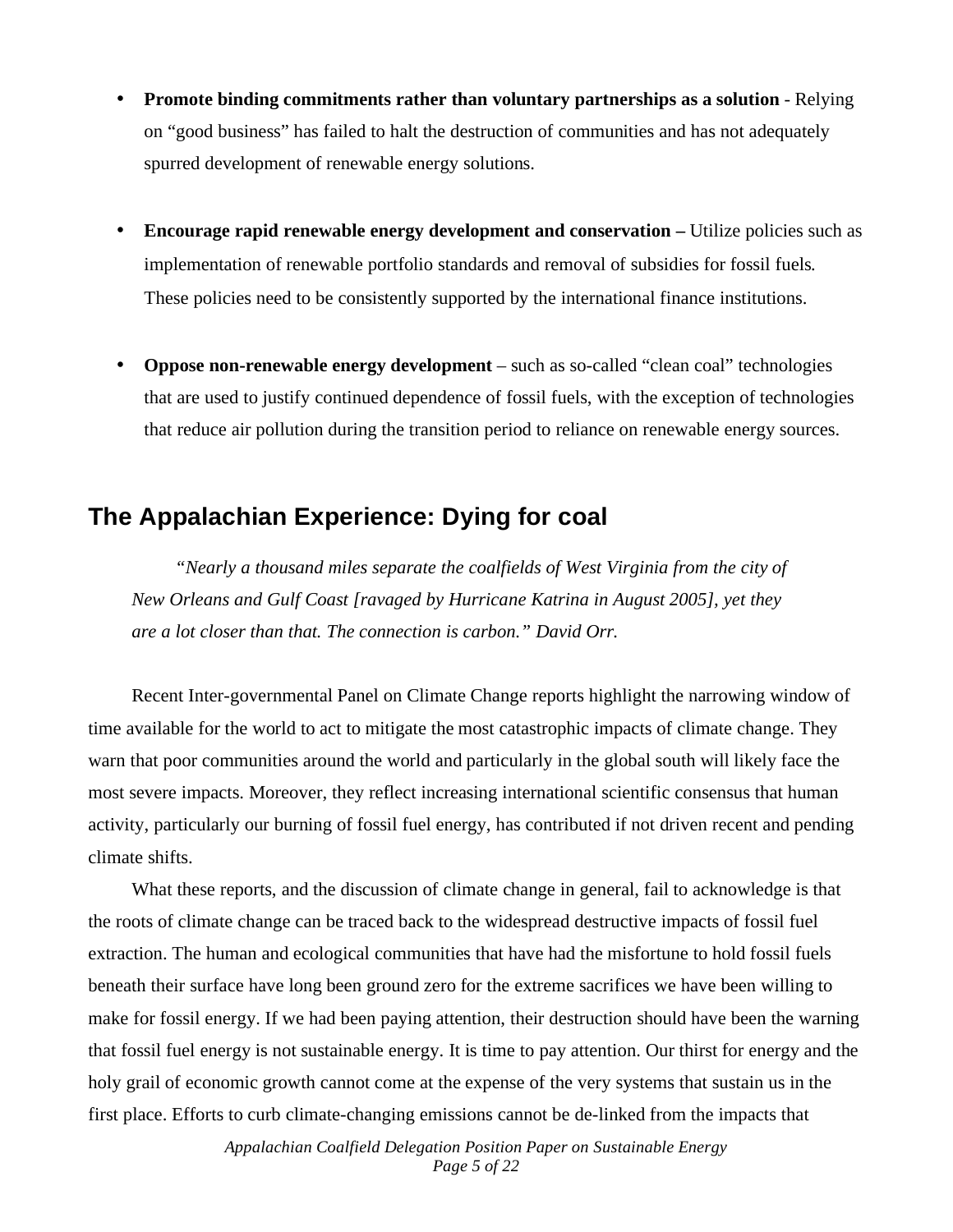proposed solutions have on communities.

 There are many impediments to understanding the context of coal and climate. The lack of spatial feedbacks allows policy-makers in wealthy nations to determine energy policy without a care for those making the sacrifice at the source of extraction. Although practiced for more than two decades, mountain top removal coal mining is just beginning to appear in popular media, with features in publication like *National Geographic*, *Vanity Fair* and *Oprah Magazine*. 2 It nevertheless remains marginalized in the energy debate, and was named one of the top "censored stories" of the year in 2006 by Project Censored.<sup>3</sup>

In the United States, the peoples and land of Appalachia have suffered the impacts of coal mining for more than a century. This exploitation has escalated with the advent of mountaintop removal mining. The Appalachian basin traditionally led the country in coal production and, until 1970, produced 70% or more of all coal produced in the nation. Between 1970 and 1996, that percentage declined to about 43%, and has since declined to about 35%, as a result of declining Appalachian production as well as increased production in the Western United States.<sup>4</sup> For the first time in forty years, between 2001 and 2005 the Appalachian Region experienced four consecutive years of coal production of less than 400 million short tons.<sup>5</sup>

Declining production in Appalachia is linked to "reserve degradation," meaning that the most easily accessible seams of high-grade coal in the region have been mined out over the previous century, leaving the relatively thinner seams that are often too expensive to extract with traditional underground mining techniques. The response has been radical strip mining.

A combination of high-tech earthmoving machinery, a weakening of federal clean water regulations, and an absence of just and effective international energy policy, have made it possible to move the mountains in order to get at the thinner remaining coal seams. In 2002, the Bush Administration and Army Corps of Engineers finalized a rule change to the U.S. Clean Water Protection Act, which stated that the waste from mountaintop removal sites could be classified as legal "fill material" and thus eligible to be dumped in adjoining valleys. Mountain top removal coal mining has dramatically accelerated the pace of environmental, economic and cultural destruction in the communities of Appalachia.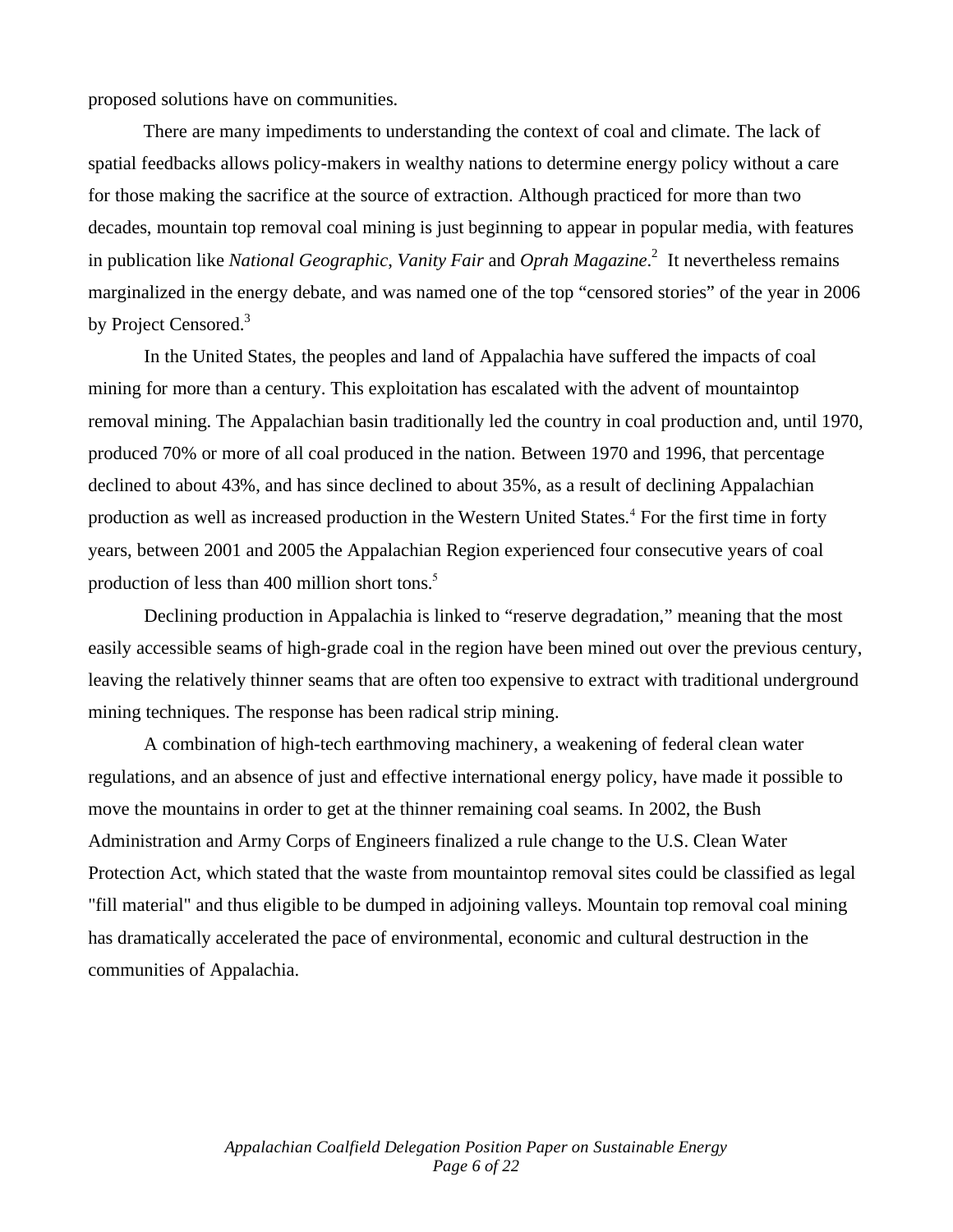#### **What is Mountaintop Removal Mining?**

Mountaintop removal mining is a form of strip mining in which coal companies use explosives to blast as much as 800 to 1000 feet off the tops of mountains order to reach the coal seams that lie underneath. The resulting millions of tons of waste rock, dirt, and vegetation are then dumped into surrounding valleys, burying miles and miles of streams under piles of rubble hundreds of feet deep. Mountaintop removal mining harms not only aquatic ecosystems and water quality, but also destroys hundreds of acres of healthy forests and fish and wildlife habitat, including habitat of threatened and endangered species, when the tops of mountains are blasted away.

This practice also devastates Appalachian communities and cultures that have existed in these mountains for hundreds of years. Residents of the surrounding communities are threatened by rock slides, catastrophic floods, poisoned water supplies, constant blasting, destroyed property, and lost culture. As a result, many have been fighting the practice for years. Mountaintop removal mining takes place in many states in the Appalachian region, including West Virginia, Kentucky, southern Virginia, and eastern Tennessee. *(taken from Stop Mountaintop Removal coalition website, www.stopmountaintopremoval.org)* 



*For an idea of the size, this map shows the Hobet Strip Mine overlayed on New York City.* 

*Appalachian Coalfield Delegation Position Paper on Sustainable Energy Page 7 of 22*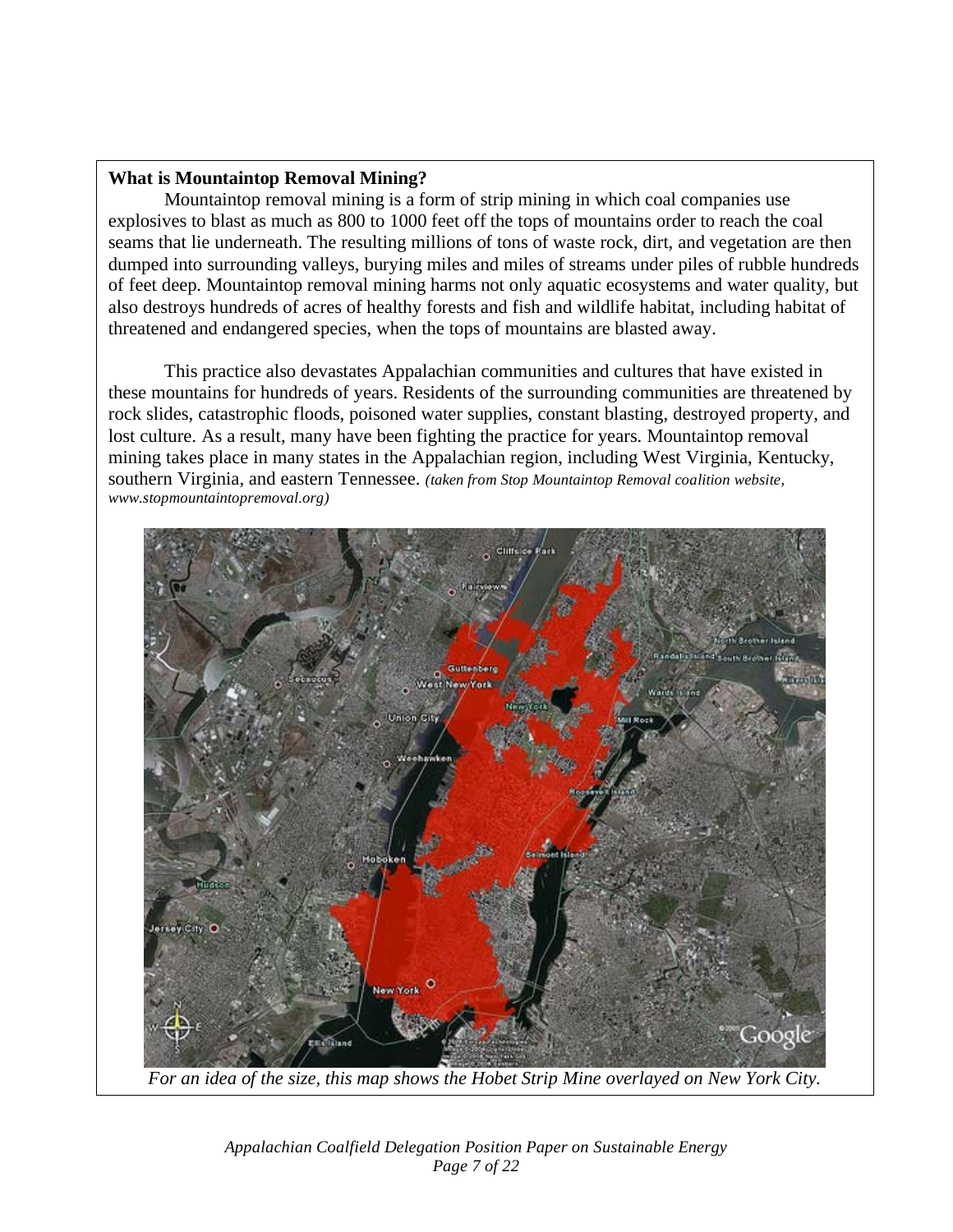### *The Impacts of Mountaintop Removal mining*

 Globally, the root of climate change lies deeply embedded amidst the communities in which fossil fuels are extracted. In terms of the impacts on their communities, those living in closest proximity to fossil fuel extraction often pay a significant and "invisible" price for a carbon-based energy market. Yet, this true cost of coal – that begins with extraction – is almost too conveniently absent from the national debate on climate legislation. From the coalmines to the climate, carbon is dirty, expensive and dangerous. $6\degree$ 

"We eat it, we breathe it, we live it every day. A day never goes by when you don't hear something's been torn up." Joan Linville, Bim, West Virginia



*Another mountain lost to radical strip mining* 

#### **Public Health Impacts**

Donetta Blankenship lives in the coalfields of West Virginia where their water has been contaminated by coal sludge. Before Donetta and her family moved to the coalfield area, they had no health problems. Since moving there, Donetta has been hospitalized for liver failure twice in the last year. Whenever anyone in the family showers, they get a headache from the rotten smell from the water. Donetta raises three children, two of whom have developed asthma. Her daughter has stomach problems; her son has bumps all over his back and refuses to bathe in the contaminated water that makes it worse. He also has trouble sleeping at night, worrying that the sludge impoundment above their home will give way. Donetta stays because she can't afford to move her family elsewhere.

> *Appalachian Coalfield Delegation Position Paper on Sustainable Energy Page 8 of 22*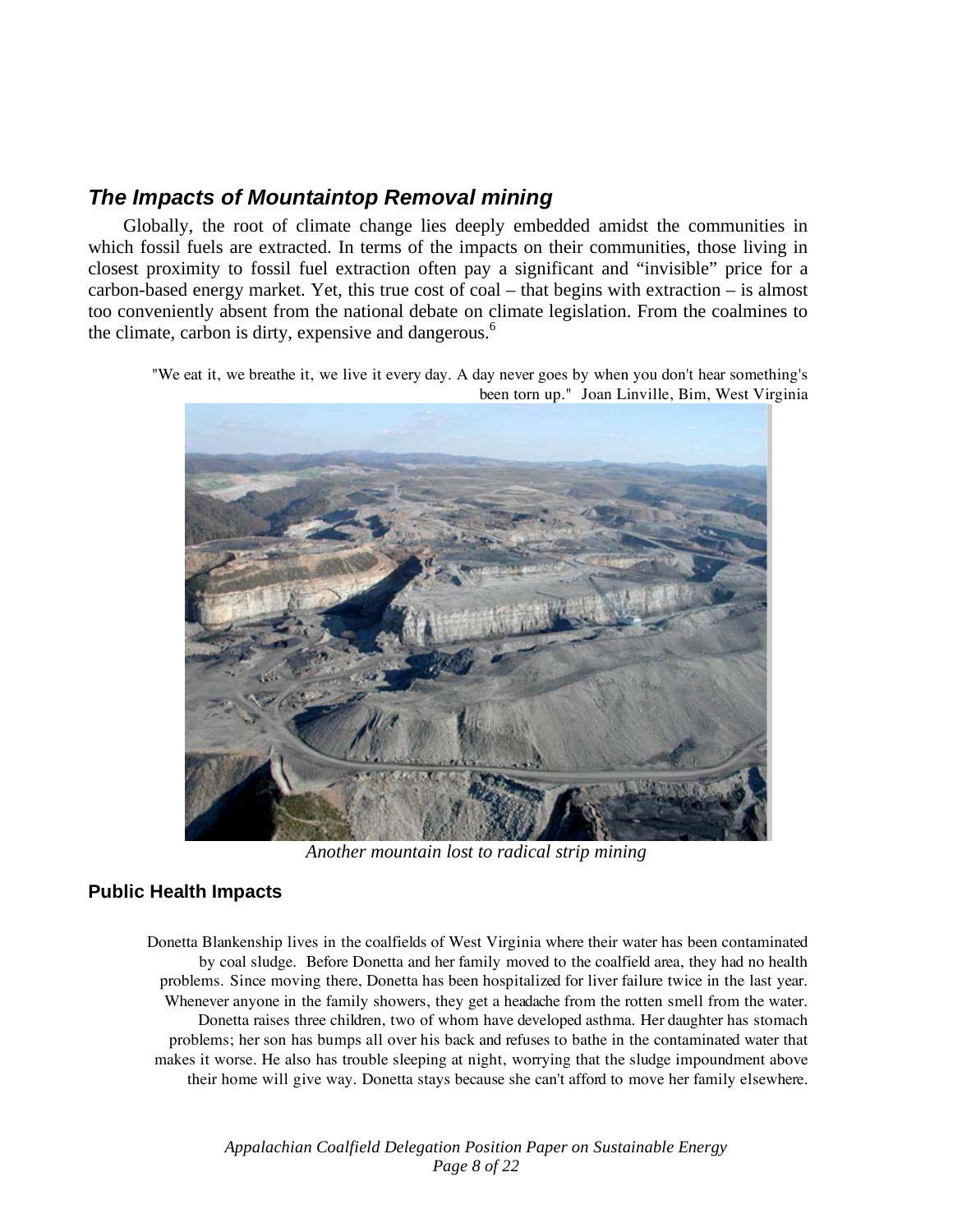Back in 2004, Ed Wiley a 47-year-old West Virginian who spent years working on strip mines, was called by the school to come pick up his granddaughter Kayla because she was sick. "She had a real bad color to her," Wiley said. The next day the school called again because Kayla was ill, and the day after that. Wiley started flipping through the sign-out book and found that 15 to 20 students went home sick every day because of asthma problems, severe headaches, blisters in their mouths, constant runny noses, and nausea. In May 2005, West Virginia activist Bo Webb found that 80 percent of parents said their children came home from school with a variety of illnesses. The school, a small brick building, sits almost directly beneath a Massey Energy subsidiary's processing plant where coal is washed and stored. Coal dust settles like pollen over the playground. Nearly 3 billion gallons of coal slurry, which contains extremely high levels of mercury, cadmium, and nickel, are stored behind a 385-foot-high earthen dam right above the school.

Not surprisingly, the environmental degradation wreaked by mountaintop removal is mirrored in its impacts on human health. Surface mining, and particularly large-scale mountain top removal mining, have brought devastating health impacts of coal mining out from underground, with impacts ranging from increased asthma rates related to coal dust to cancer clusters linked to mine-related toxins in local water supplies.

In order to blow up the mountains, coal mine companies use a mixture of ammonium nitrate and diesel fuel – with each detonation 10 times as powerful as the blast Timothy McVeigh used to level a federal government building in Oklahoma City.<sup>7</sup> Thousands of blasts go off each day across central Appalachia, and every day in West Virginia, three million pounds of ammonium-nitrate and diesel fuel are used. According to the Institute of Makers of Explosives, the coal industry consumed 67 percent of the explosives purchased nationwide in 2003, the most recent year for which information is available. These blasts release untold quantities of coal and silica dust into the air, expelling coal dust and flyrock into the air, which can then disturb or settle onto private property nearby. This dust contains sulfur compounds, which corrodes structures and tombstones and is a health hazard. Coal smoke contains fine particulates and gases such as sulfur dioxide and nitrogen dioxide that are known human health hazards.

Mountaintop removal coal mining also requires the building of giant sludge dams, which can hold billions of gallons of toxic coal sludge behind un-reinforced earthen dams. These slurries are necessary because, unlike coal from underground mines, coal from mountaintop removal requires extensive washing to separate the coal from debris and residues from the blasting of bedrock. As of 2000, there were more than 600 sludge impoundments across the Appalachian coalfields.

Chemical analyses of this sludge indicate it contains large amounts of toxics such as arsenic, mercury, lead, copper, and chromium that eventually seep into the drinking water supply of nearby communities. Most local communities are dependent on groundwater, which could be fouled by mining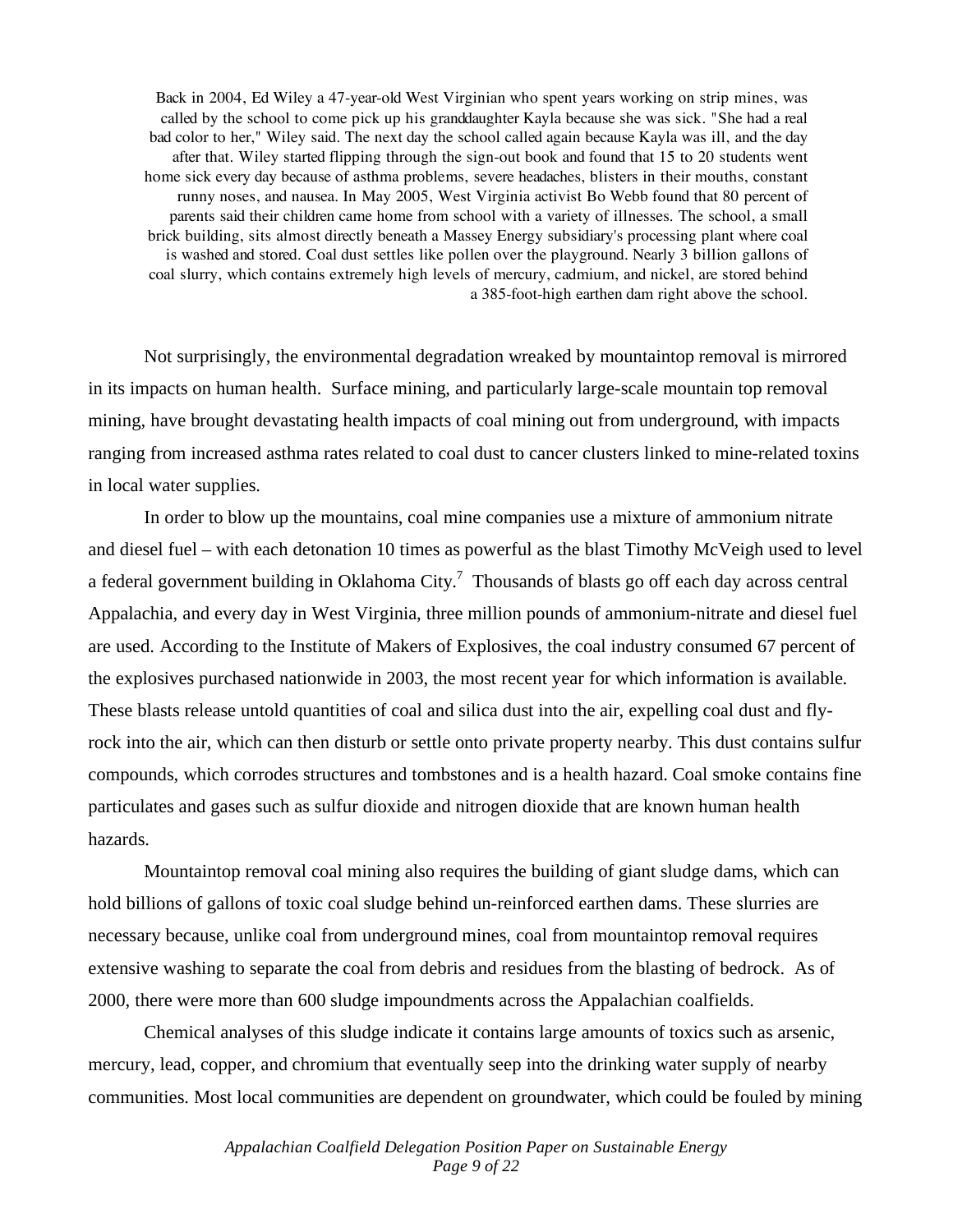waste. A forthcoming EPA report released to the national environmental group Earth Justice indicates that groundwater contaminated with coal ash leads to a cancer risk as high as  $1$  in  $100 - 10,000$  times higher than previous EPA estimates.<sup>8</sup> These toxics have also leaked into the water systems that feed the Ohio and Mississippi Rivers, threatening water systems all the way to the Gulf of Mexico.<sup>9</sup>

Compounding the slow and insidious threats of toxins seeping into local and regional water supplies, is the threat of a dam break. In the winter of 1972, a West Virginia coal-waste structure collapsed and spilled 130 million gallons of sludge into Buffalo Creek. The resulting flood took the lives of 125 people, injured another 1,000 and rendered 4,000 people homeless. More recently, in 2000 in Kentucky, the bottom of a waste pond collapsed, releasing 250 million gallons of slurry  $-25$  times the amount of oil spilled in the Exxon Valdez disaster. Although no lives were lost, 20 miles of stream valley were declared an aquatic dead zone, and water systems in ten counties had to be shut down. The U.S. Environmental Protection Agency called the Kentucky dam breach the worst environmental disaster in the history of the Southeast.

At present, there are 45 impoundments in West Virginia alone that are considered at high risk for failure, and 32 are at moderate risk. One of the largest waste basins, the Brushy Fork slurry lagoon, owned by Massey Energy, impounds some eight billion gallons of sludge. By some accounts, its failure could send a wave of sludge 25 feet high over the town of Whiteville three miles downstream. Another Massey lagoon is just 400 yards above the Marsh Fork elementary school. Respiratory illness was found prevalent at the school in 2006 and three teachers and a 17-year-old former student have died of cancer. The school sits next to a giant coal mine and in the shadow of a huge coal-loading and coal dust-producing silo, near pools of toxic chemicals as well as the huge lake of toxic sludge.

To illustrate the extent to which MTR is not just an "environmental problem" experienced in mining communities, power plants in the state of North Carolina consume large quantities of Appalachia's coal. creates a less discriminating form of externalized public health cost. Health effects that result from air pollution from coal-fired power plants range from premature death in adults (3,000 cases estimated), respiratory hospital admissions (2,000 cases), cardiovascular hospital admissions (2,000 cases), new cases of chronic bronchitis (2,500 cases) and asthma attacks (200,000 cases). It is also estimated that 500,000 missed work days are directly attributed to air pollution.<sup>10</sup> These figures do not include the effects attributed to "summer smog season" ground level ozone pollution. Air pollution is the third leading cause of death in the state.<sup>11</sup>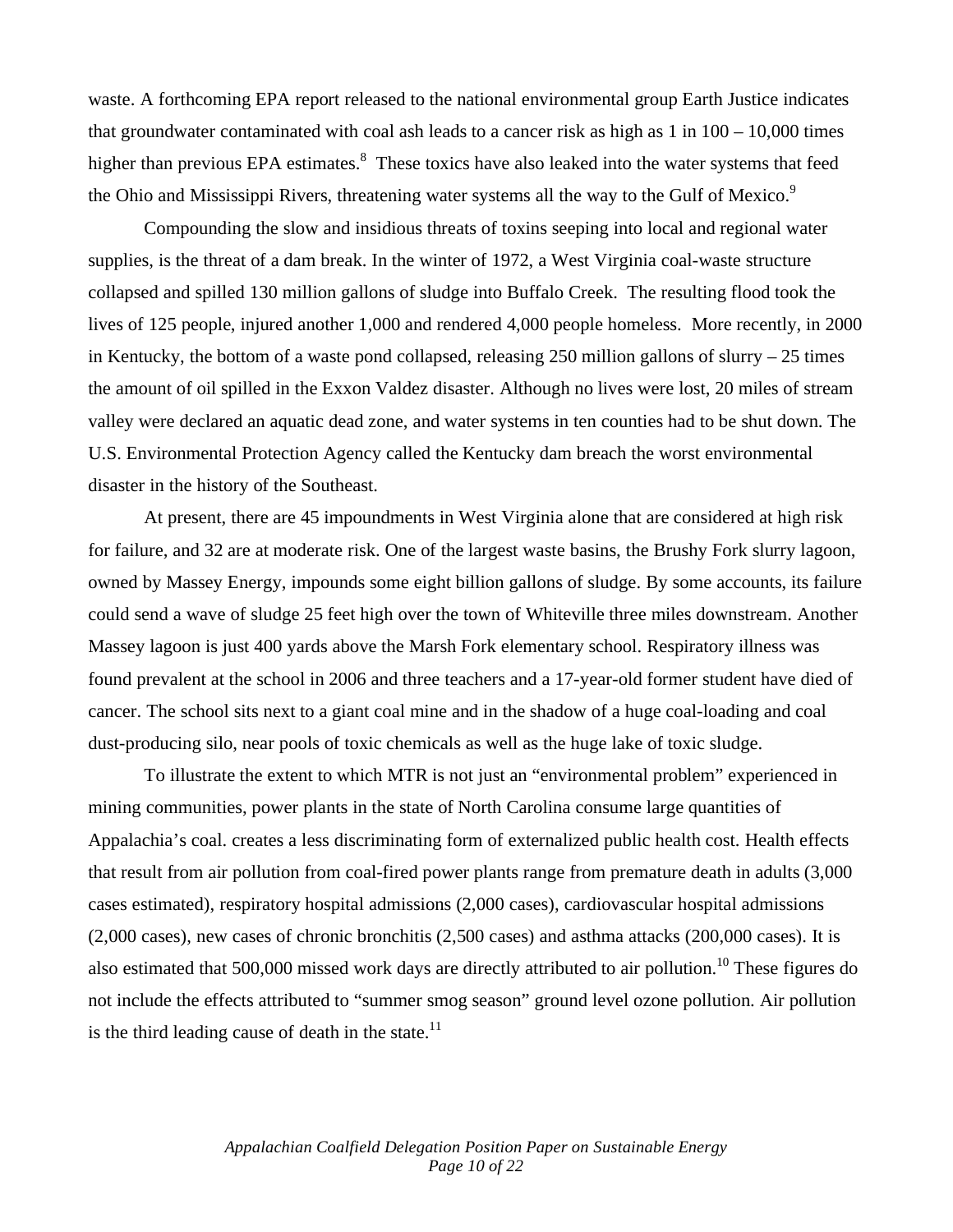#### **Environmental Impacts**

My name's Maria Gunnoe**.** I'm from Bob White on Route 85 in Boone County, West Virginia, and mountain top removal moved into my backyard in 2000. Since then, I've lost two access bridges, the use of my water, about five acres of land. There's 13 landslides between me and the toe of the landfill behind me. Each time it rains these landslides move. All depending on how much rain we get, sometimes they can move as much as five feet in one day. You know that eventually they're gonna wash out, and when they do, I will have another major washout there at my home. Since 2000, I've been flooded seven times. One time I was flooded with no rain… blue skies and just barely any clouds at all in the sky… and the stream coming through my property just came up. It came up about three feet. By the time I called the DEP [West V irginia Department of Environmental Protection] and made the proper complaints and reports, the water had subsided. The DEP said there was no evidence of what had happened and therefore it was OK.

Mountaintop Removal mining has to date leveled at least 474 mountains in the Appalachian bioregion, buried thousands of miles of streams and devastated many rural communities. And if the sheer magnitude of exploitation is not enough, even more troubling is the fact that it is occurring right at the heart of one of the main hotspots of biological diversity in the United States. According to the Nature Conservancy, the mountain region including southwest Virginia, southern West Virginia, eastern Kentucky and northeastern Tennessee contains some of the highest levels of biological diversity in the nation. This, as it turns out, is precisely the region where mountaintop removal is spreading the fastest. Already, more than a quarter of the mountains in the southern West Virginia coalfields have been leveled.

More than 7 percent of Appalachian forests were cut down and more than 1,200 miles of streams across the region were buried or polluted between 1985 and 2001. Mountaintop removal mining, if it continues unabated, is projected to result in the loss of more than 1.4 million acres by the end of the decade—an area the size of Delaware—with a concomitant severe impacts on fish, wildlife, and bird species, not to mention a devastating effect on many neighboring communities.

Studies have found that the natural return of forests to mountaintop mines reclaimed with grasses under hay and pasture or wildlife post-mining land uses occurs very slowly if at all. Full reforestation across a large mine site in such cases may not occur for hundreds of years. Although MTR sites are required to be reclaimed after mining is complete, reclamation has traditionally focused on stabilizing rock and controlling erosion, but not reforesting the area with trees. Quick-growing, non-native grasses, planted to provide vegetation on a site, compete with tree seedlings, and trees have difficulty establishing root systems in compacted backfill. Consequently, biodiversity suffers in a region of the United States with numerous endemic species. The inability of trees to develop strong root systems leaves the resulting slopes vulnerable to erosion and flooding, particularly (and ironically) in the face of

> *Appalachian Coalfield Delegation Position Paper on Sustainable Energy Page 11 of 22*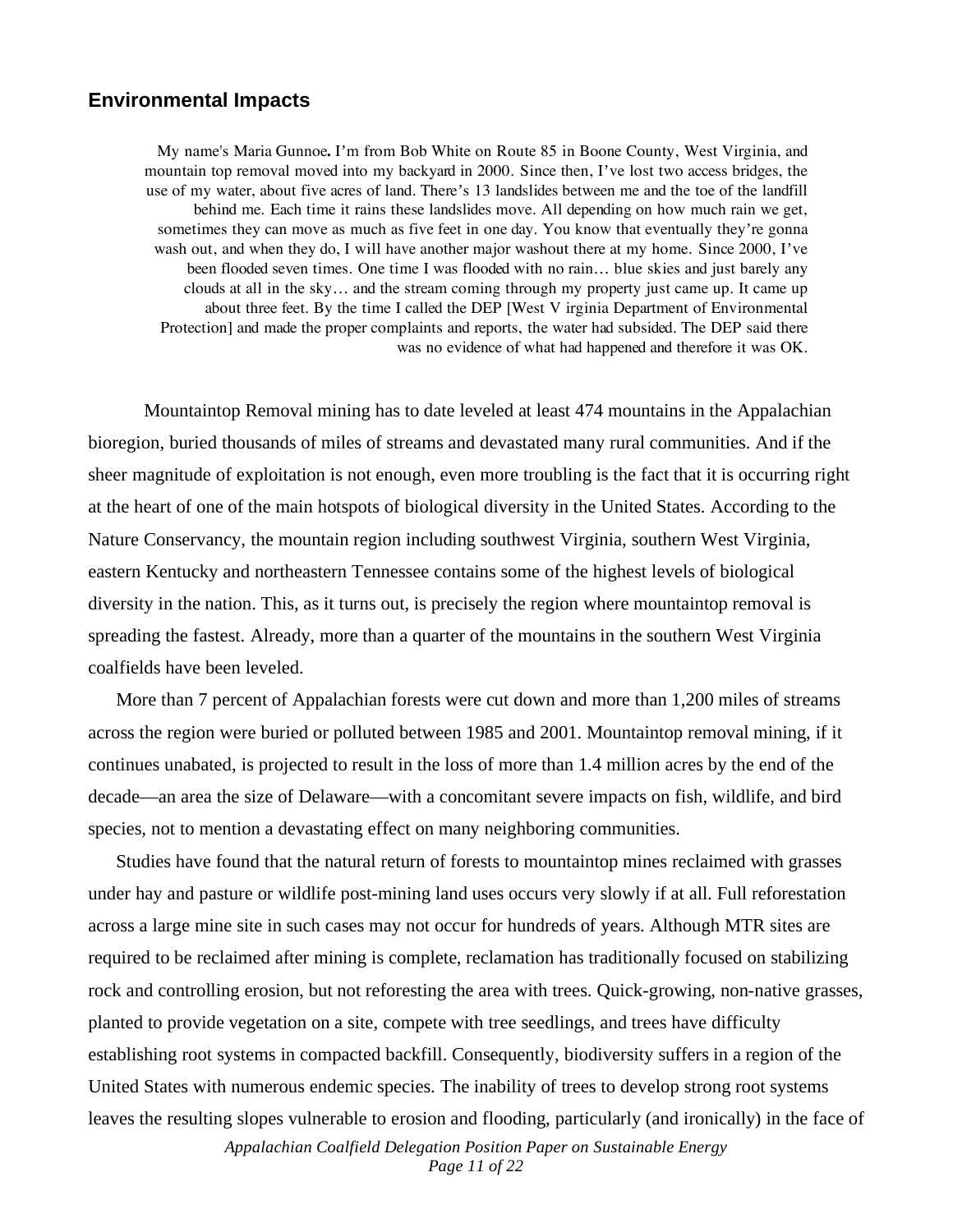increasing high intensity storms generated by climate change.

Perhaps the most dangerous and damaging features left behind by mountaintop removal coal mining are the mountain-topped valley fills that have buried valley streams and watersheds under millions of tons of broken rock. The potential for these fills to come tumbling down the valleys in giant landslides is, as one Kentucky attorney puts it, "A time bomb waiting to happen." In McRoberts, Kentucky, for example, a region prone to flash floods, a valley fill left nothing to hold back the rain and a once-forested watershed had been turned into an enormous funnel. In 2002, three so-called hundredyear floods happened in 10 days.

#### **Economic Impacts**

"I was blinded by the \$13.50 an hour. I didn't realize I was setting up something that could one day kill my granddaughter. I tell you, they keep it up, there will be no more Appalachia. They're putting a price on their own children's heads. Someone's got to stand up for these kids. It's about what's right." Ed Wiley, Rock Creek, West Virginia

Activist Teri Blanton, whose father and brother were Harlan County miners, has spent many years trying to understand the patterns of oppression that hold the Harlan County high-school graduation rate at 59 percent and the median household income at \$18,665. "We were fueling the whole United States with coal," she said of the last hundred years in eastern Kentucky. "And yet our pay was lousy, our education was lousy, and they destroyed our environment. As long as you have a polluted community, no other industry is going to locate there. Did they keep us uneducated because it was easier to control us then? Did they keep other industries out because then they can keep our wages low? Was it all by design?"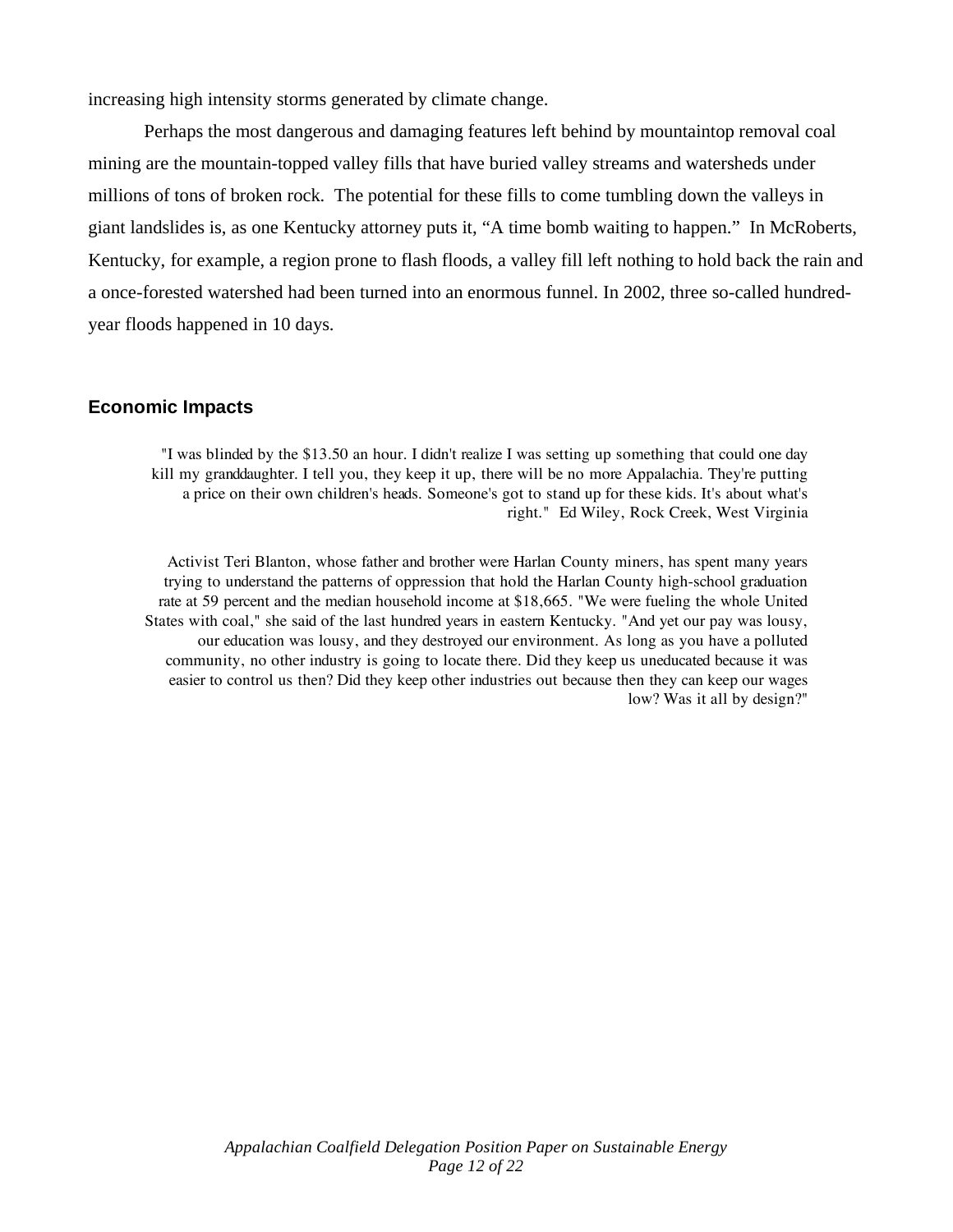

In a pattern recognizable throughout the world, the regions that are rich in coal are among the poorest in the country. Median household income in mining counties in Appalachia is in the bottom 20 percent of counties nationally. Almost 50 percent of the mining counties in central Appalachia have median household incomes \$17,000 below the national median. In general, the greater the value of coal produced in an Appalachian county the lower the median household income was in 2003.<sup>12</sup> The resources extracted from these impoverished rural communities are in turn used to power cities across the East Coast. In Kentucky, 80 percent of the harvested coal is sold and shipped to 22 other states.

> *Appalachian Coalfield Delegation Position Paper on Sustainable Energy Page 13 of 22*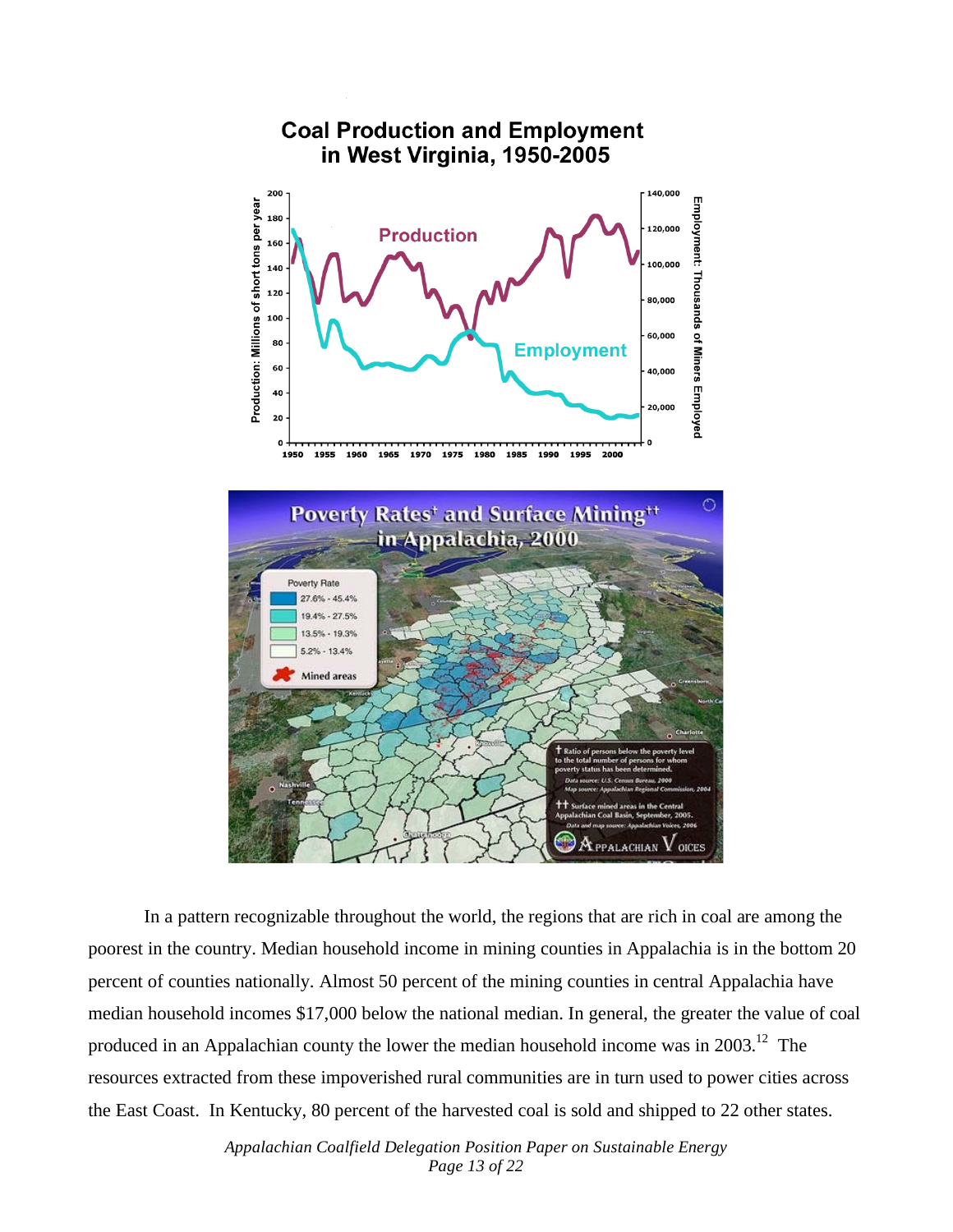In the past, rural Appalachian communities were dependent on coal mining for jobs, and often dependent on the coal companies for virtually all economic activity. The advent of mountaintop removal mining has shifted the equation. Mountaintop removal is a mining technique designed, from the very start, to take the labor force out of the mining operation. What used to take hundreds of miners employed for decades, now takes a half dozen heavy equipment operators and blasting technicians a couple of years. According to the bureau of labor statistics, in the early 1950's there were between 125,000 and 145,000 miners employed in West Virginia; in 2004 there were just over 16,000. During that time, coal production has increased. This decline in the workforce continues today. Draglines and other advances in technology resulted in a 29% decline in mining jobs during 1987 and 1997, while coal production rose 32 percent during the same period

All of this translates into profits for mining companies, all of which are headquartered outside of the region. Massey Energy, for example, is headquartered in Richmond, Virginia. As of January 31, 2007, Massey Energy operated 33 underground mines and 11 surface mines in West Virginia, Kentucky, and Virginia. In 2006 Massey earned \$2.14 billion in revenue, and CEO Don Blankenship received more than \$10 million in compensation. Arch Coal, based in St. Louis, operates 21 mines in Appalachia and the West. In 2006, Arch brought in \$2.5 billion in revenue. Peabody, also based in St. Louis, operates 40 coal mines in the U.S., Australia and Venezuela, and brought in \$5.22 billion in revenues in 2006. A relatively new company, founded in 2002, Alpha Resources, has 27 active "surface" mines in Appalachia, as well as underground mines and road building operations to facilitate moving the coal out. Alpha is based in Abingdon, Virginia and brought in \$1.96 billion in 2006 – all based on Appalachian coal. Despite these profits, particularly the wealth accruing to top executives, coal companies are quick to label property damage resulting from their activities "an act of God," thus avoiding any financial responsibility to the people who suffer the consequences.

To add insult to injury, in addition to the loss of jobs and exportation of profits, mountaintop removal effectively destroys the potential for many alternative economic growth options. In North Carolina and Tennessee mountain counties without coal mining, tourism income far outpaces income the coal income in coal counties – an option unavailable to counties whose mountains and streams have been destroyed. Traditional wild ginseng gathering and small-scale agriculture are also obliterated when mountains are blown up. Not only must mountaintop removal be stopped, aggressive alternative, sustainable economic development options must be pursued. People of the coalfields need alternative means of livelihood that do not leave them dependent on the very coal companies that are destroying their communities, health and the land they need for long-term survival.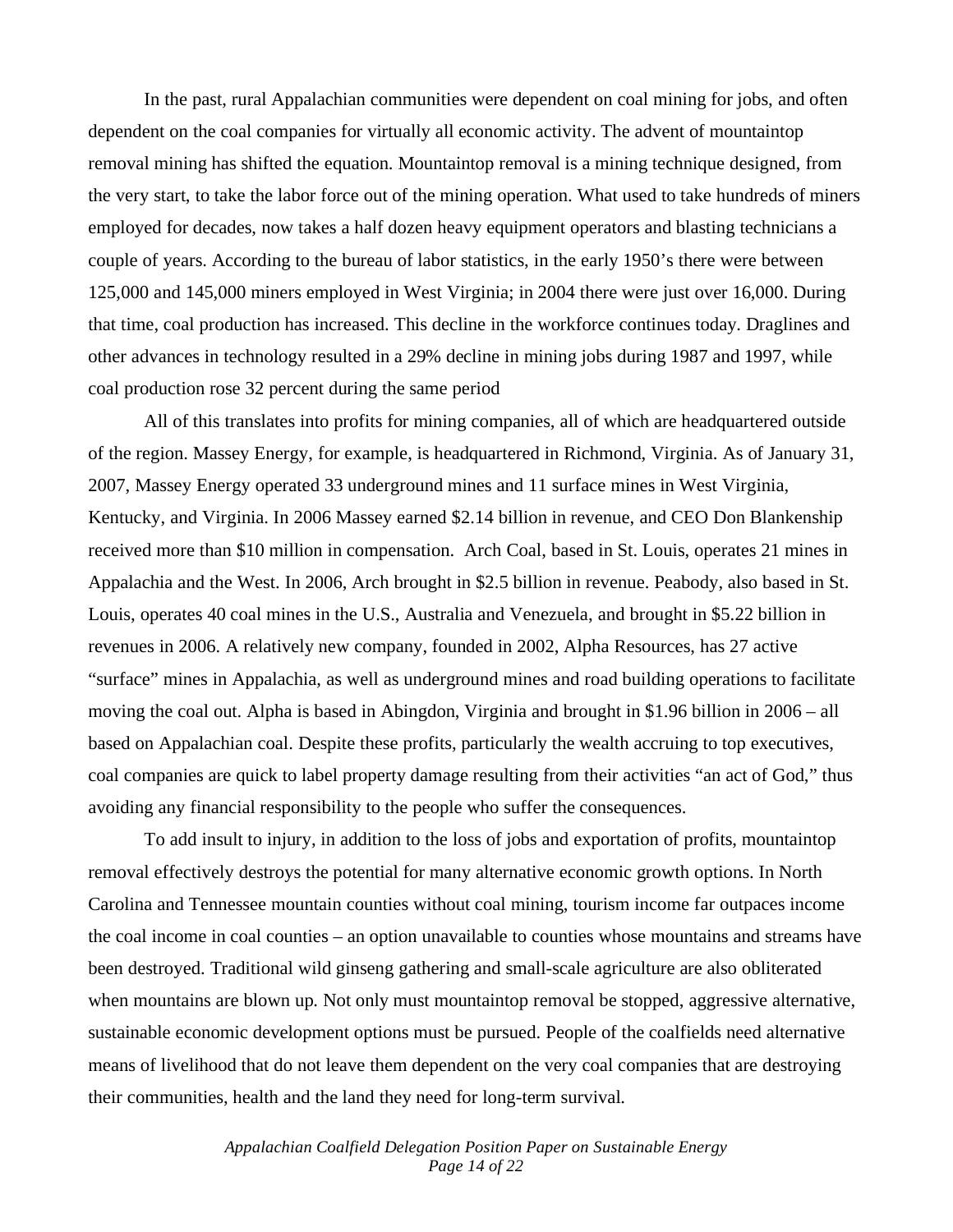The Battle of Blair Mountain was fought in Logan County, West Virginia, in 1921, and pitted coal industry forces against the United Mine Workers of American miners, who were attempting to unionize the southern West Virginia coal fields. Fifteen thousand citizens fought for five days, 20-40 people were killed and many more wounded. It was the largest insurrection in the United States since the Civil War. This battle ended only when the governor of West Virginia called in federal troops, and the miners had to disband. Over the last ten years, attempts have been made by preservationists to have the 1600-acre battle site declared a National Historical Site. The coal industry has strongly opposed this as they have plans to blow up the mountain using the mountaintop removal technique, which of course would destroy all the evidence of the battle.

The economic, social, and environmental injustices associated with energy production and consumption are not a recent phenomenon in the U.S. As is the case in other fossil fuel production areas throughout the world, struggle and violence are a way of life. However, one major, and perhaps ironic difference is that the violence experienced in the Appalachian coalfields is perpetrated with the full support of a government that prides itself as the world's model democracy. As one coalfield resident remarked at last year's CSD in reference to the claim of U.S. "energy democracy," "I'd like to know what part of the United States they're talking about." Energy democracy is synonymous with just and sustainable energy, thus linking the important aspects of production, consumption, and distribution. This is in the spirit of WSSD's overarching theme of sustainable production and consumption.

# **Translating our Lived Experience in Sustainable Energy Policy: Our Recommendations to CSD 15**

The primary goal of the Coalfield delegation is to stop Mountaintop Removal mining – our families, our communities, our land and our livelihood are all being destroyed by this form of radical strip mining and it must stop. At the same time, we believe our experience gives us special insight into the broader impacts of fossil fuel energy, as well as basis for deep-felt empathy and solidarity with communities around the world that are experiencing similar exploitation for energy. We see the direct linkage to the vast problem of global warming in our destroyed mountains and communities. In the following section we describe our core policy recommendations to the CSD15.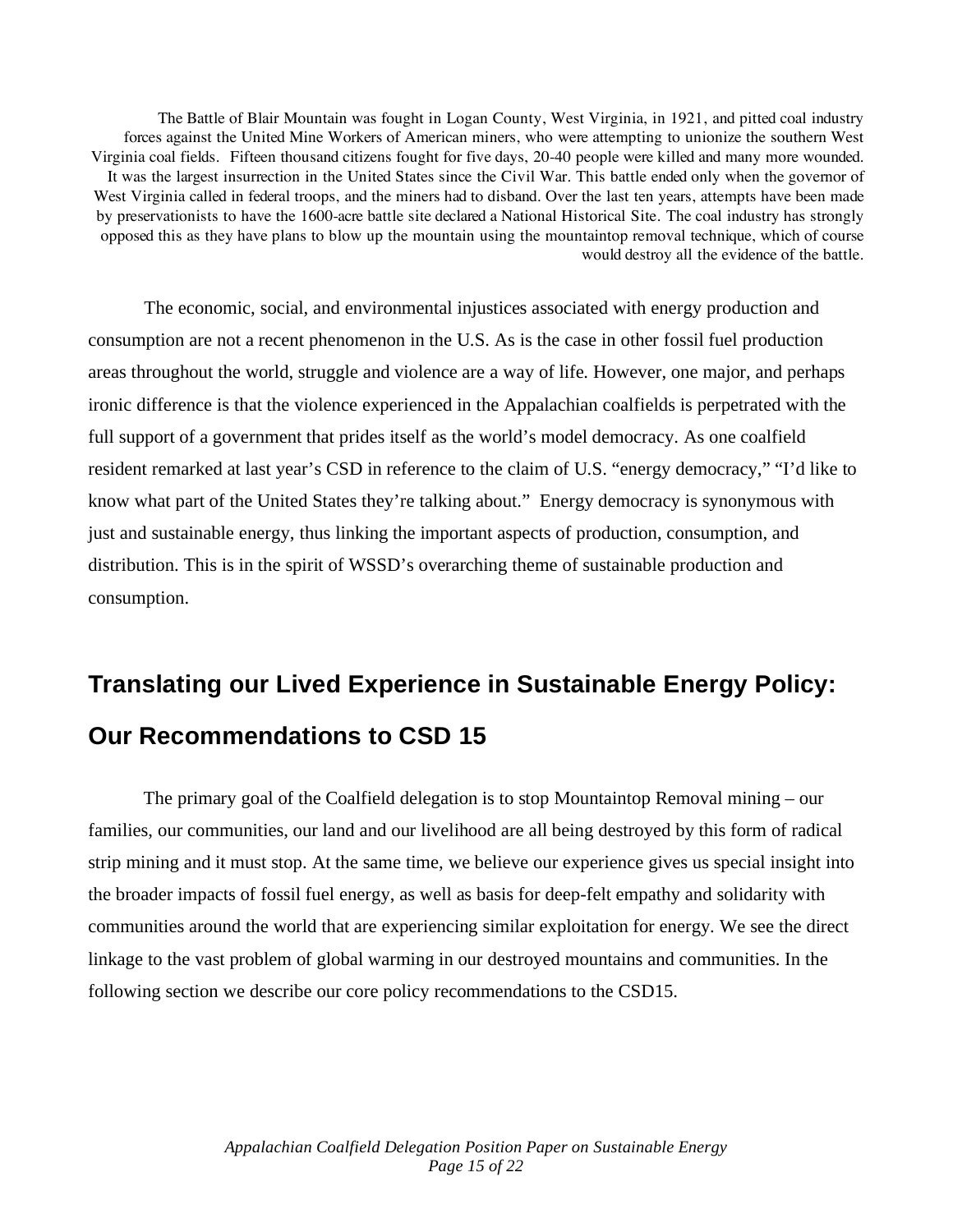#### *Adopt Definitions & Principles for Sustainable Energy*

We are faced with a sustainable energy paradox. An emphasis on the 'equitable' delivery of carbon-based energy to under-developed nations has been inherent to the evolving notion of "sustainability" as formally introduced in the 1987 Brundtland Report. Times have changed. The Brundtland Report contained only a few pages on global climate change and the emphasis on sustaining development, not sustainability, has led us down a dangerous path.<sup>13</sup>

First and foremost, there needs to be a clarification of the assumptions and terms used by CSD to define sustainable energy. The phrase "energy for sustainable development" in many cases is used to support practices that are contradictory to sustainability, especially as used by the United States to excuse further investment and reliance on fossil fuel energy. "Modern energy access" is an unacceptable term when used as an excuse for expanding large-scale unsustainable energy sectors.<sup>14</sup>

Poor communities, particularly in the Global South, have a right to energy access that is not based on destruction and exploitation. No community should face the choice of energy to meet basic needs versus destruction of the very means of survival to obtain that energy. Moreover, no community should face the dilemma of obtaining access to energy at the expense of contributing to long-term climate change. It is a particularly cruel irony that the very communities that lack access to reliable energy are often the same communities that are most negatively impacted by energy extraction and processing and will likely face the most severe impacts of climate change. Access to modern energy needs to thus be redefined to explicitly focus on utilization of renewable sources that provide benefits throughout their lifecycle and explicitly avoids use of fossil fuels.<sup>15</sup>

One commonly used discussion of sustainable energy comes from former World Bank economist, Herman Daly. He offered principles for the sustainable use of natural resources that apply particularly well to energy.<sup>16</sup> Resources are categorized as either renewable or non-renewable. Nonrenewable resources (such as coal and oil), he argues, should be depleted at a rate equal to the rate of creation of renewable substitutes. Turning to renewable resources, two axioms govern their use: (1) harvest rates do not exceed regeneration rates, and (2) waste emissions do not exceed the renewable assimilative capacity of the local environment.

The rapid draw down of non-renewable fossil fuel resources violates Daly's first principle. We draw on our lived experience in the coalfields of Appalachia as empirical evidence of this unsustainable relationship. In working toward an improved definition of sustainable energy we would qualify Daly's principles in several ways: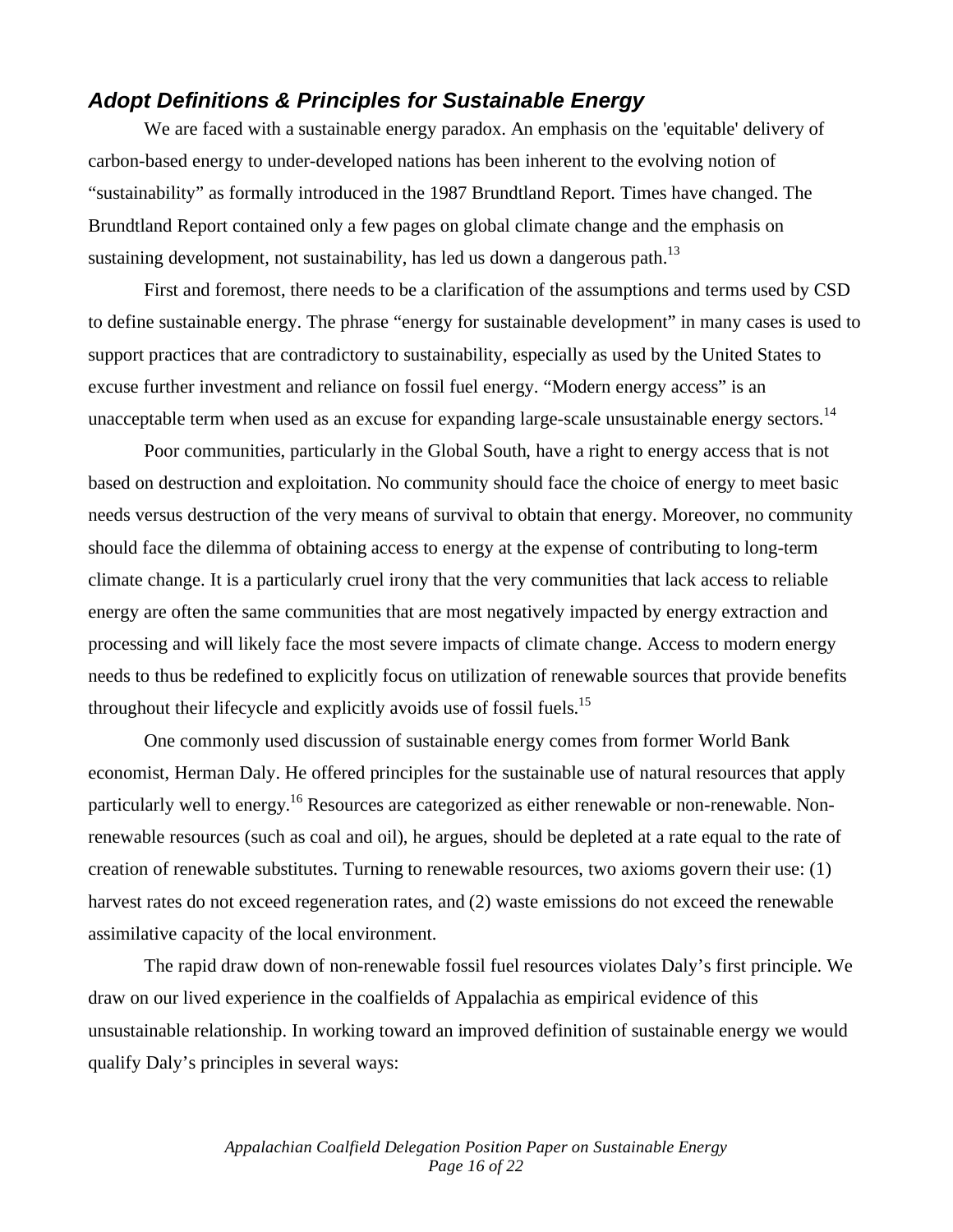- 1. "Creation" should be defined to include the widespread and systematic implementation of renewable substitutes.17 Having the technologies theoretically worked out, or even in limited use, is not a guarantee of their actual widespread use and benefit.
- 2. We must account for not only the sinks and their "assimilative capacities" but also for the sources of energy supply. Here we refer to the damage caused by extraction of fossil fuel resources such as coal and oil. $^{18}$  In this principle, Daly does not make clear the ecological cost of the extreme destruction that takes place with MTR, tar sands extraction, and other types of fossil fuel source draw down. In other words, the damage from mining further diminishes the environment's assimilative capacities at both the source and sink. Waste emissions must be counted not only at the end use but at the time of extraction, and analysis needs to include not only emissions but also toxics, and other forms of environmental destruction.<sup>19</sup>
- 3. Use of a non-renewable resource simply "because it is there," is not a logic that sufficiently justifies its depletion. Therefore, philosophically, we would entirely strike Daly's phrase "should be depleted." The earth should not be depleted, period. In this regard, a change in mind-set is needed.
- 4. Daly's axioms were written nearly two decades ago. Now, we would add one final qualification to his second point — that waste emissions do not exceed the renewable assimilative capacity of the local, here adding "and *global"* environment. Here, we bring in the great concern of many—global climate change, which is not a spatially confined environmental problem.
- 5. We would add a feedback loop to link the use of non-renewable resources (e.g. coal) to local and global assimilative environments. Daly's framework seems to unnaturally separate renewable and non-renewable resources.

Neither Daly's framework nor much of the "clean coal" discussion adequately addresses the serious environmental and human costs of fossil energy extraction. Coal is dirty when it is mined. Its devastating impacts on watersheds and biodiversity extend far beyond the locations of mining and drilling. Furthermore, the damage is permanent for all meaningful human time scales. Its cost to communities and their residents in the mining areas reach far beyond the capability of any currencybased value elicitation method to quantify and instead into the realm of moral, ethical, and spiritual.

We therefore define sustainable energy as: energy produced from renewable sources such as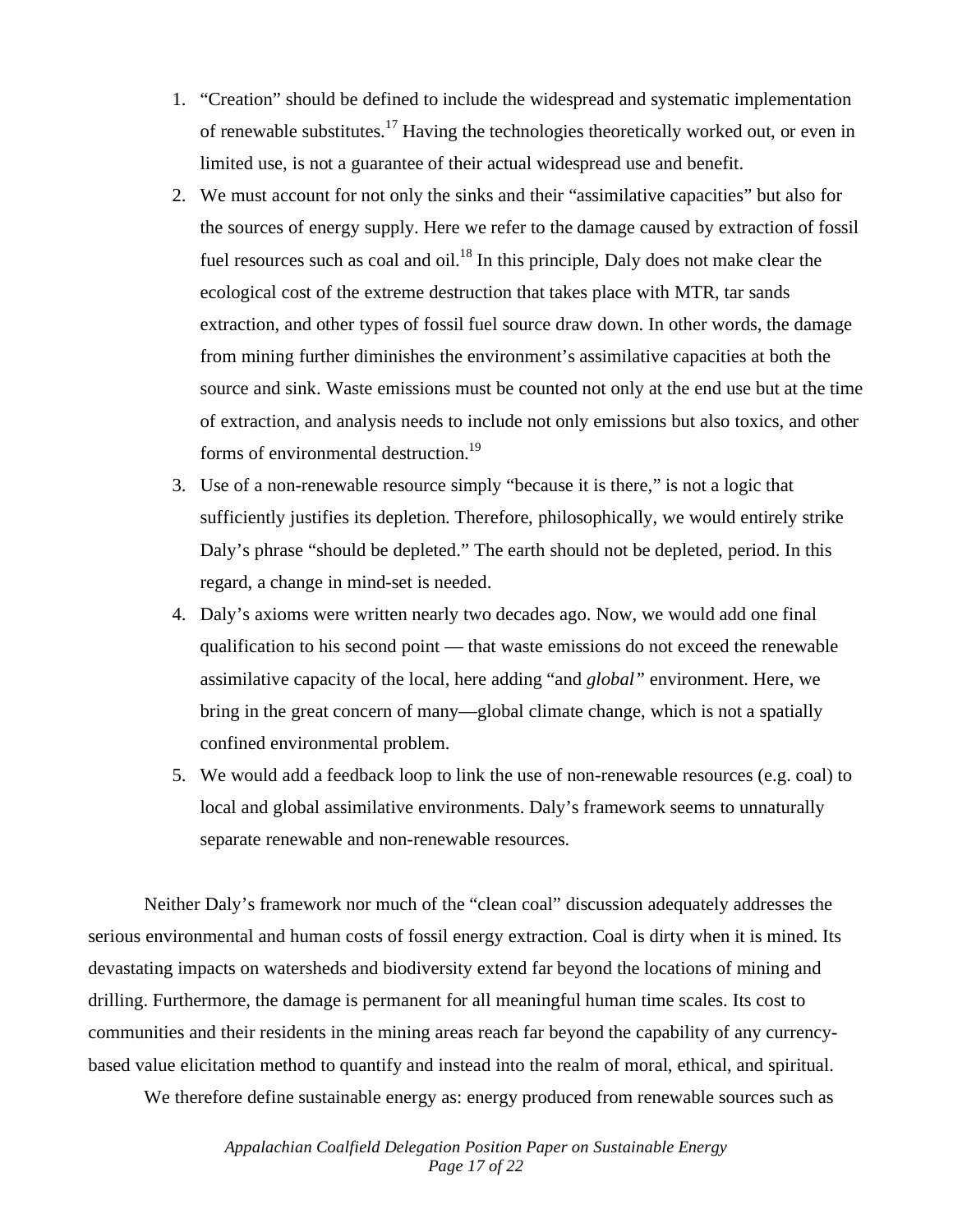wind, sun (including biofuels), water, and the earth's geothermal energy to meet basic needs in such a way that does not diminish long term ability to continue its production, and that does not adversely impact the environment, health, safety and well-being of present and future generations at any point in its development or use. Renewable energy, in our view, is guided by the notion that unlimited expansion of production is not possible, limited by the physical properties of the earth, and by an ethic of energy equity. By extension of this logic, consumption is bound by the same system, making it necessary to distribute energy resources in equitable and democratic ways, and to use them judiciously. Local conditions should be a key determinant of energy portfolios so long as wasted consumption (i.e. over consumption) is not considered to be "necessary" or "normal." Finally, societal benefits associated with energy production should accrue first to local communities at the production source.

### *Oppose mountaintop removal and other similarly destructive extraction processes*

Our stories and the collected statistics of mountaintop removal coal mining reveal that modern coal mining has become exponentially more destructive to people, communities and the environment. Likewise, communities around the world have face similarly devastating impacts of fossil fuel extraction. We stand in solidarity with these communities based on our lived experience of coal mining. We believe that energy in the modern world does not and should not come at the expense of any community, let alone the poor. This is a human rights issue.

#### *Binding Commitments, not voluntary standards as a solution*

We are critical of "voluntary measures" that have long been favored by business. As the influential Stern Review stated, "climate change presents a unique challenge for economics: it is the greatest and widest-ranging market failure ever seen."<sup>20</sup> Market failures are rarely solved through voluntary action on the part of private actors. Power plants emit 40% of total U.S. carbon dioxide pollution, the primary global warming pollutant.<sup>21</sup> Although coal-fired power plants account for just over half of the electricity produced in the U.S. each year, they have been responsible for over 83% of the CO2 pollution since  $1990<sup>22</sup>$  Coal-fired power plants have the highest output rate of CO2 per unit of electricity among all fossil fuels.<sup>23 24</sup> Unfortunately, coal production in the United States reached a record level in 2005, with production up by 1.7 percent and consumption in the electricity sector rising by 2.1 percent. $25$ 

*Appalachian Coalfield Delegation Position Paper on Sustainable Energy Page 18 of 22*  The chief executives of several major utilities in the United States have publicly voiced support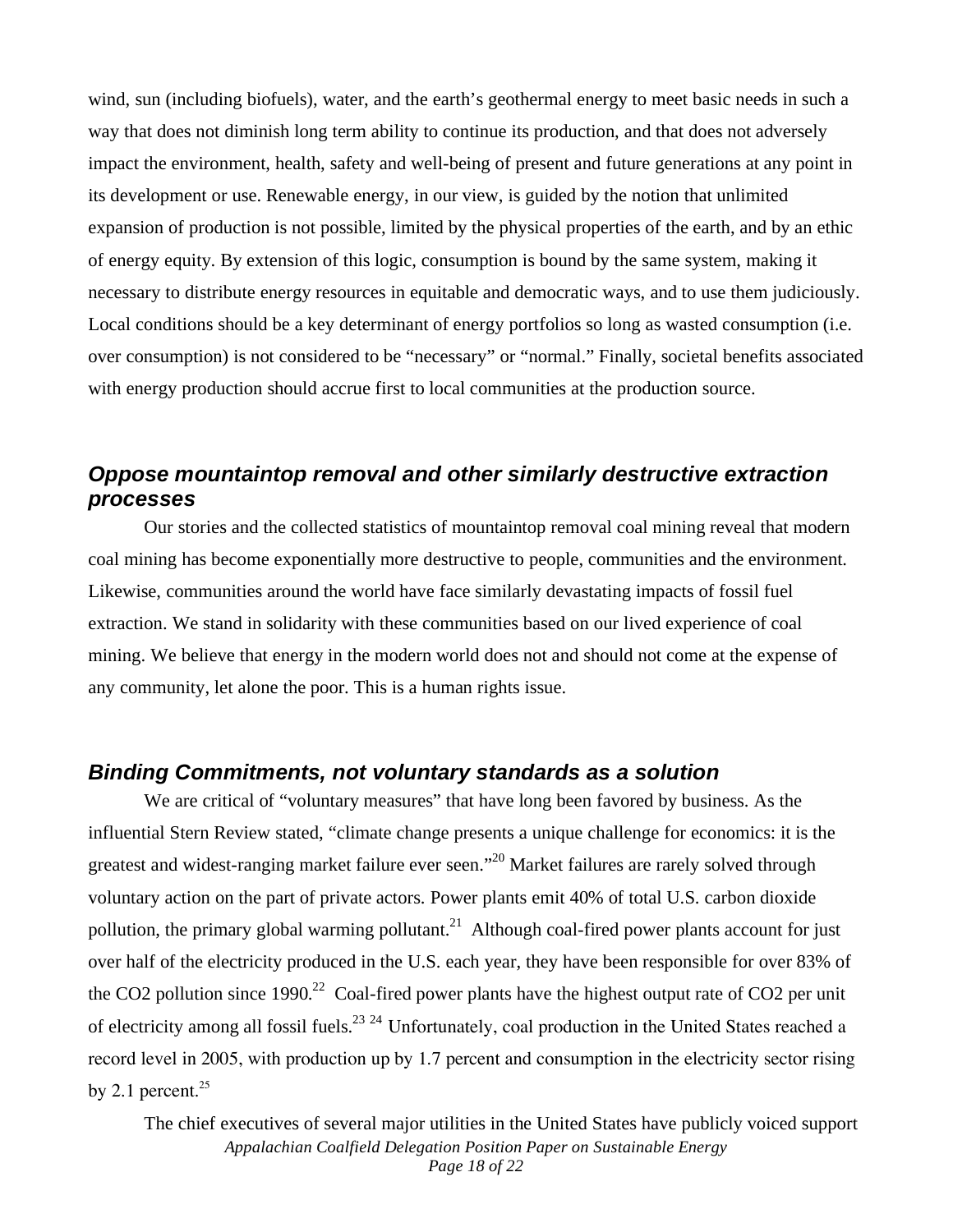for emissions regulation schemes while at the same time the corporations they lead have aggressively pursued permitting and construction of new pulverized coal generation plants. According to the U.S. Department of Energy, there are currently159 new and planned coal-fired power plants scheduled to come online in upcoming years in the United States, accounting for just over half of all new planned generating capacity.<sup>26</sup> With the rising tide of global warming, it is time for rigorous and time bound mandatory standards that are costly for the polluter.

Legal rights of local and regional governments (e.g. states, provinces, and communities) must be adequate to the task of protecting against the undesirable environmental and social effects of unsustainable energy.

### *Encourage rapid renewable energy development and conservation*

This is the paradigm shift in energy that is called for in the NGO Major Group paper (i.e. the CURES paper). Based on our above discussion of sustainable energy, we call for the implementation of aggressive RPS (renewable portfolio standard) on national and sub-national scales. Wind, solar, geothermal, micro-hydro and biofuels and other forms of renewable energy are technologically capable of providing safe and sustainable energy, as well as supporting local economic activity. The widespread savings of energy is central to this goal, so we call for a serious effort to establish and implement "upstream" conservation measures.

We believe that a set of social justice/human rights and environmental sustainability principles needs to govern all energy development, including the increasingly popular biofuels. Fuels for transportation, for example, must not come at the expense of community access to food, land tenure or biodiversity. In addition, "net energy" (also referred to as EROEI-energy returned on energy invested), must be clearly positive. We see the development of such principles as a useful topic heading into the 2008-2009 thematic cycle of CSD.

To remove structural barriers in renewable energy development, national governments need to create policy incentives that grow the renewable energy sector and associated industries, and that force energy producers and extraction companies to take into account costs that are traditionally born by communities on the global and local level. International funding institutions should orient their policies and funding priorities to support a transition to significant cost internalization and subsidy shifts to renewable energy sectors.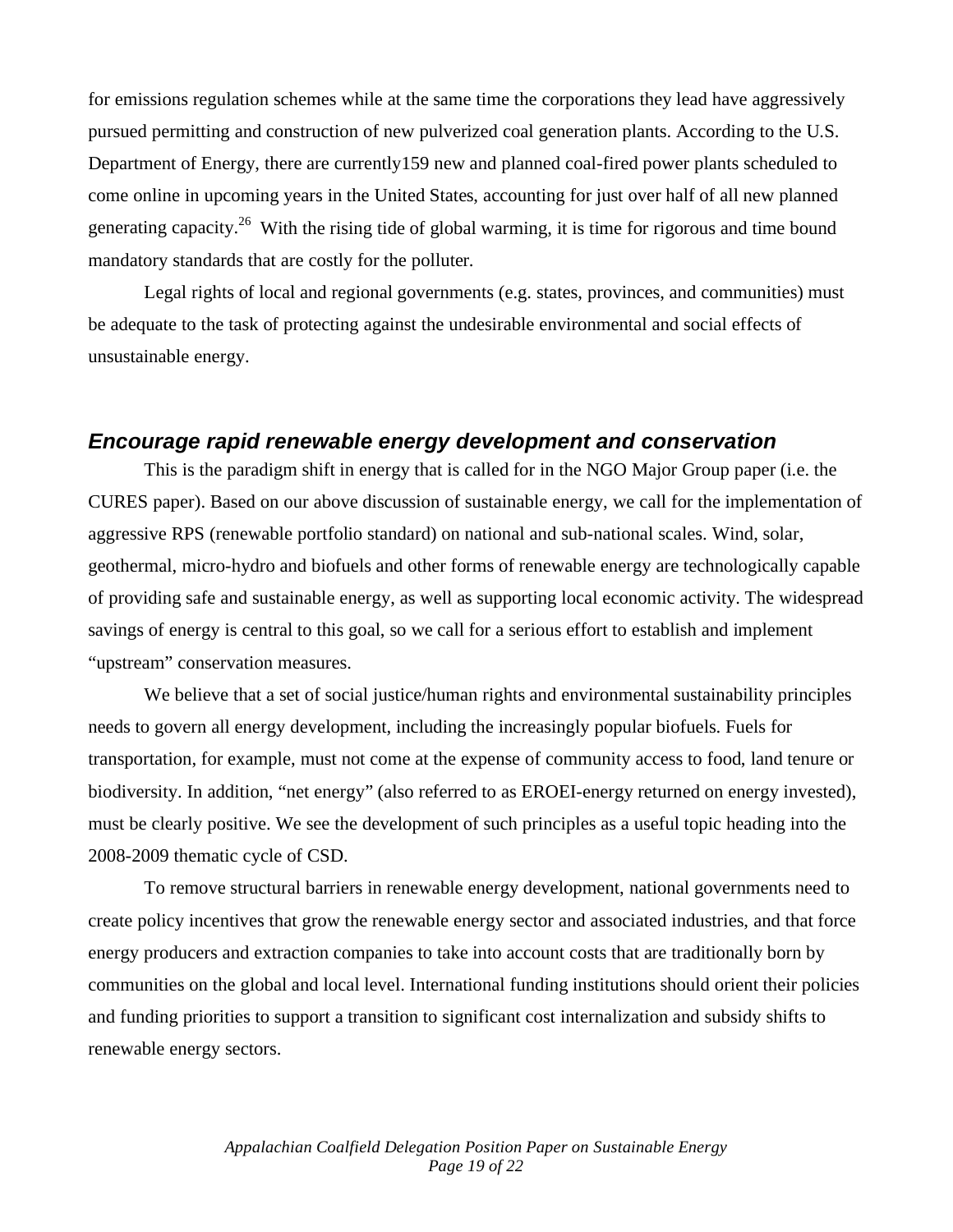*"The biggest threat to a rational global warming policy is we delay acting two to four years and utilities build a lot of new sources that make it impossible to take action." Bruce Nilles, Sierra Club energy analyst*.

Using the SPAC framework to evaluate energy policy positions, we argue that opportunity costs of energy infrastructure development based on a continuing, even expanded reliance on coal are costly and dangerous. In the U.S. alone, electric utilities' capitalization of \$141 billion (USD) for proposed new coal-fired power plants, plus another \$100 billion for maintenance and operation threaten to lock the United States into a coal-dependent electricity generation infrastructure that produces far more carbon dioxide emissions than any alternative. This investment would be better leveraged for a mass conversion to renewable sources.

#### *Oppose non-renewable energy development*

"Clean coal" is dirty at extraction – it is destructive to the environment, public health and cultural diversity - therefore there can be no such thing as clean coal.<sup>27</sup> It is akin to digging up your foundation to repair the roof. It is time that we paid attention to the lessons of fossil fuel driven climate change and account for all impacts of energy throughout its life cycle, proving that each step is sustainable before embracing widespread utilization. We advocate for a phase-out of all coal use.

Although we recognize that coal may be a needed transition fuel, we caution that is use must be limited to the maximum extent possible. Geologic sequestration of carbon dioxide emissions remains highly speculative, and presents the possibility of massive and catastrophic releases at a future date. It is literally trying to bury a problem and leaving the potentially much higher consequences for our children and grandchildren to deal with. Likewise, coal to liquids technology is unproven and has the potential for disastrous consequences.

The path to reduced  $CO_2$  emissions is not nuclear, large-scale hydro-electric, or so-called clean coal. All of these proposed solutions are narrow in vision and create numerous additional climate and other negative side effects. Only a just, sustainable energy future diverse in energy options and seeking to realize the above-mentioned policy recommendations promotes true sustainable development.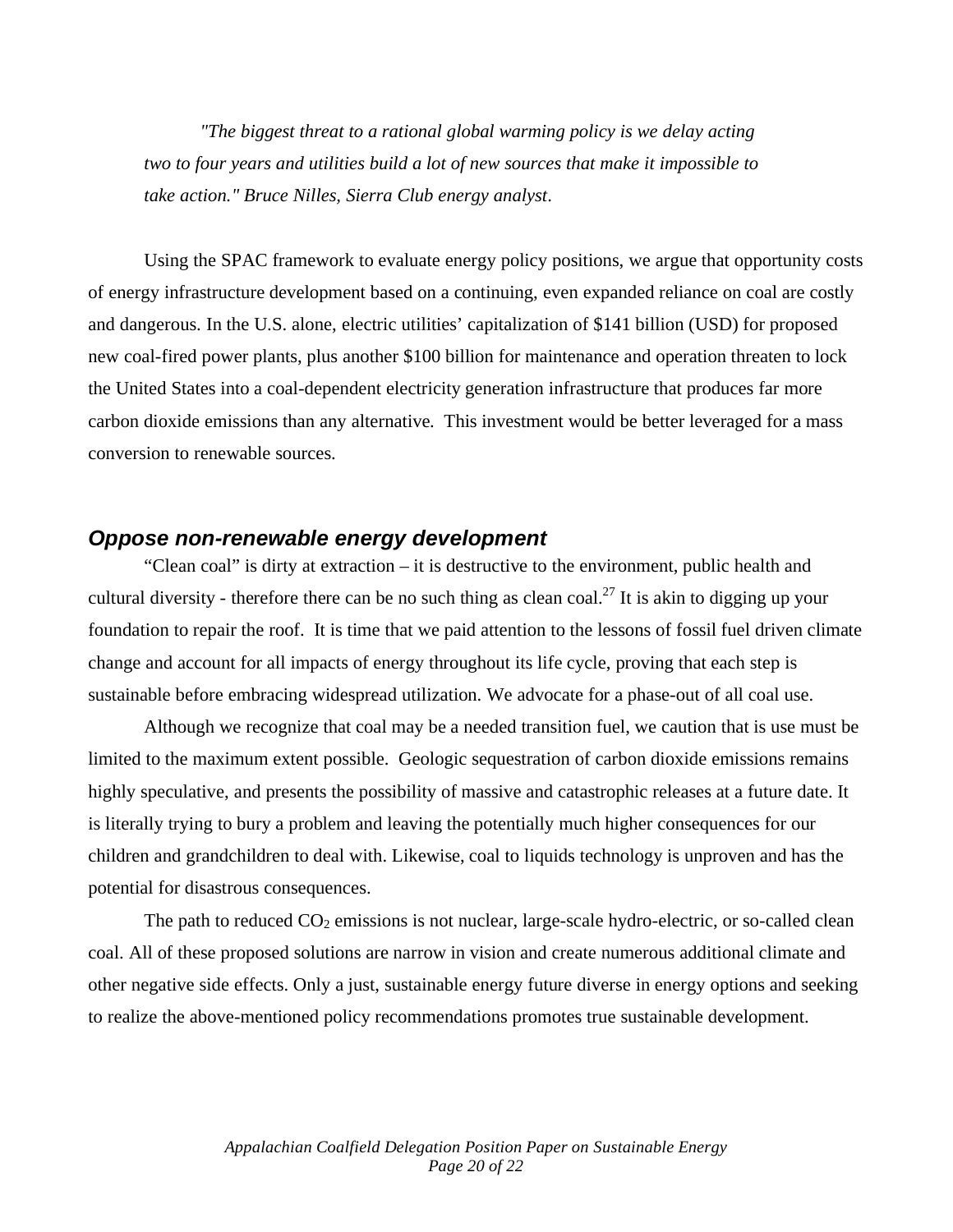### **Conclusion**

As a coalition of grassroots groups that has been engaged in an enduring struggle against unsustainable and unjust energy policy in the U.S., we see a continuing, even elevated, relevance in the Bali Statement.<sup>28</sup> At the Bali preparation conference leading to the WSSD, the infamous question was uttered, "What do we do about the United States?" The Johannesburg Statement reflects our frustration in dealing with our own government with regards to energy sustainability.<sup>29</sup> The peoples of the Appalachian coalfields have not experienced the brand of democracy that the U.S. touts. They have, instead, been marginalized and systematically abused. The Appalachian coalfield region has been called a "national sacrifice zone" because of the large-scale corporate exploitation of its timber, coal, and other resources. The profits deriving from these exports have overwhelmingly accrued to companies and investors that have no connection to the Appalachian coalfields.<sup>30</sup> All of the environmental, public health and other "external" costs, on the other hand, have been left for the local communities to bear.

 We agree with the logic in the NGO Position Paper's title, that we desperately need a new paradigm in energy. Evoking the precautionary principle and adding the concept of "just" to sustainable are also important underlying principles of sustainable energy for the Coalfield Delegation. In closing, we specifically wish to add the following (shown in italics) to correct one major omission in the "CURES paper":

With respect to item number seven, which reads, "to halt the development of nuclear facilities as they are neither safe, nor environmentally and economically sound and sustainable." To remedy a major omission, we would add the following – *An equally urgent need is to halt the coal mining practice known as mountain top removal (MTR) and other similar forms of highly destructive fossil fuel extraction.*

 $\overline{a}$ 

<sup>1</sup> See the Appalachian Coalition at http://appcoalition.org/Appalachian%20Coalition%20for%20Just%20and%20Sustainable%20Communities/App%20Co alition.html. 2 "When Mountains Move" pg 104 by John G. Mitchell. *National Geographic*, March 2006 Volume 209 No. 3; "You Fight

for What You've Got, Even If It's Only Worth a Dime," Jeff Goodell, *The Oprah Magazine,* July 2006 Volume 7, Number 7<br><sup>3</sup> "Top 25 Censored Stories of 2006," Project Censored, the news that didn't make the news,

http://www.projectcensored.org/censored\_2006/index.htm. Accessed April 24, 2007.

<sup>4</sup> U.S. Geological Survey Professional Paper 1625–C, 2001

*Appalachian Coalfield Delegation Position Paper on Sustainable Energy*  <sup>5</sup> DOE/EIA-0584 (2005) Annual Coal Report 2005, released September 2006, http://www.eia.doe.gov/cneaf/coal/page/acr/acr\_sum.html